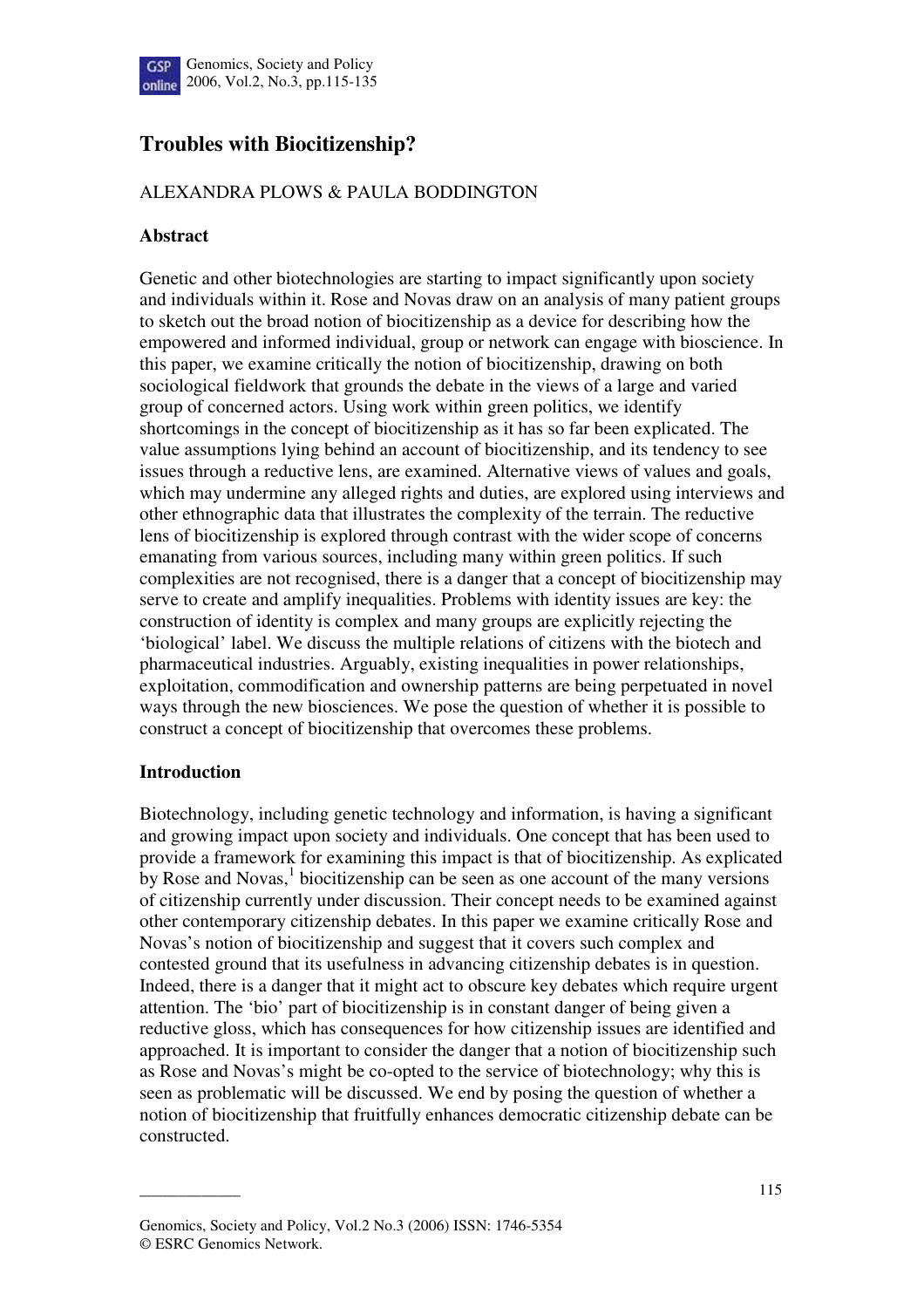

The paper draws on qualitative ethnographic data collated between 2003 and 2006 amongst UK publics engaging with human genetic/genomic technologies.<sup>2</sup> Ethnographic 'snapshots' were taken of emergent and multiple networks of publics engaging over a wide variety of issues, enabling a broad overview of key actors, claims (frames) and mobilisation patterns.<sup>3</sup> Case study work focused in more detail amongst latent networks of actors predisposed to articulate oppositional frames,<sup>4</sup> exploring their emergent engagement with medical genetics/genomics.<sup>5</sup> This coauthored paper represents an interdisciplinary collaboration between social science and philosophy, with the intention of highlighting the relevance of some different bodies of academic thought to contemporary Science and Technology Studies (STS) debates on (bio)science, knowledge and public engagement. The notion of biocitizenship arises from long established debates around biopolitics, as well as the historical development of various conceptions of citizenship. Space does not permit a full examination of these issues, although they inform our critique of Rose and Novas's explication of biocitizenship. There are many ways of approaching debates around citizenship; here we draw upon some key literature in some other academic disciplines, specifically from green politics, which we believe relates well to the debate on (bio)citizenship, and which, as we hope to show, provides one useful frame for illuminating some of the key problems with the concept as it currently stands.

#### Current citizenship debates

Contemporary accounts of, and debates about, the nature and the constituency of 'citizenship' are of the Zeitgeist in a number of different academic domains, and are of course well established within STS, where they are linked to debates on expertise and knowledge production. (See, for example, Irwin,  $6$  Irwin and Michael, $7$  and their discussions of 'scientific citizens' in particular.) In the sphere of 'green politics', theorists such as Fischer,  $8Dobson, 9Barrow, 10$  and Hayward  $11$  are engaging with the concept of citizenship, with the aim of firming up political theory for civil society environmental 'best practice' in an age of globalisation.<sup>12</sup> They are debating concepts of emergent global 'civil society' engagement as a response to globalisation and the challenges of sustainable development, even as these social networks are evolving in real time.<sup>13</sup> A recent debate in the journal *Environmental Politics*<sup>14</sup> concerns Andrew Dobson's conceptions of ecological citizenship, and whether they are a politically robust theoretical principle. Tim Hayward contends that Dobson's concepts inform, rather than replace, a 'traditional' political conceptualisation of citizenship. Dobson, for his part, argues that the nature of politics, and of a political 'polity', 'membership' of which infers citizenship, need to be conceptualised beyond the confines of a nationstate. Furthermore, he sees ecological citizenship as a practice, not a status. Tellingly for issues of inequality, which we argue are a major problem with biocitizenship, justice is a core principle of ecological citizenship for Dobson. Rights and duties of ecological citizenship are points of debate for both Hayward and Dobson.

The existence and nature of the rights, duties and even membership of the category of citizen, is thus up for grabs not only within disciplines, but between them. There are multiple and overlapping citizenships, and there will inevitably be conflict and contest, as well as convergences, within and between citizenships. Therefore, we need to ask how much the label of 'bio' citizen adds to citizenship debates and to our understanding of our relationship to biotechnology.

Genomics, Society and Policy, Vol.2 No.3 (2006) ISSN: 1746-5354 © ESRC Genomics Network.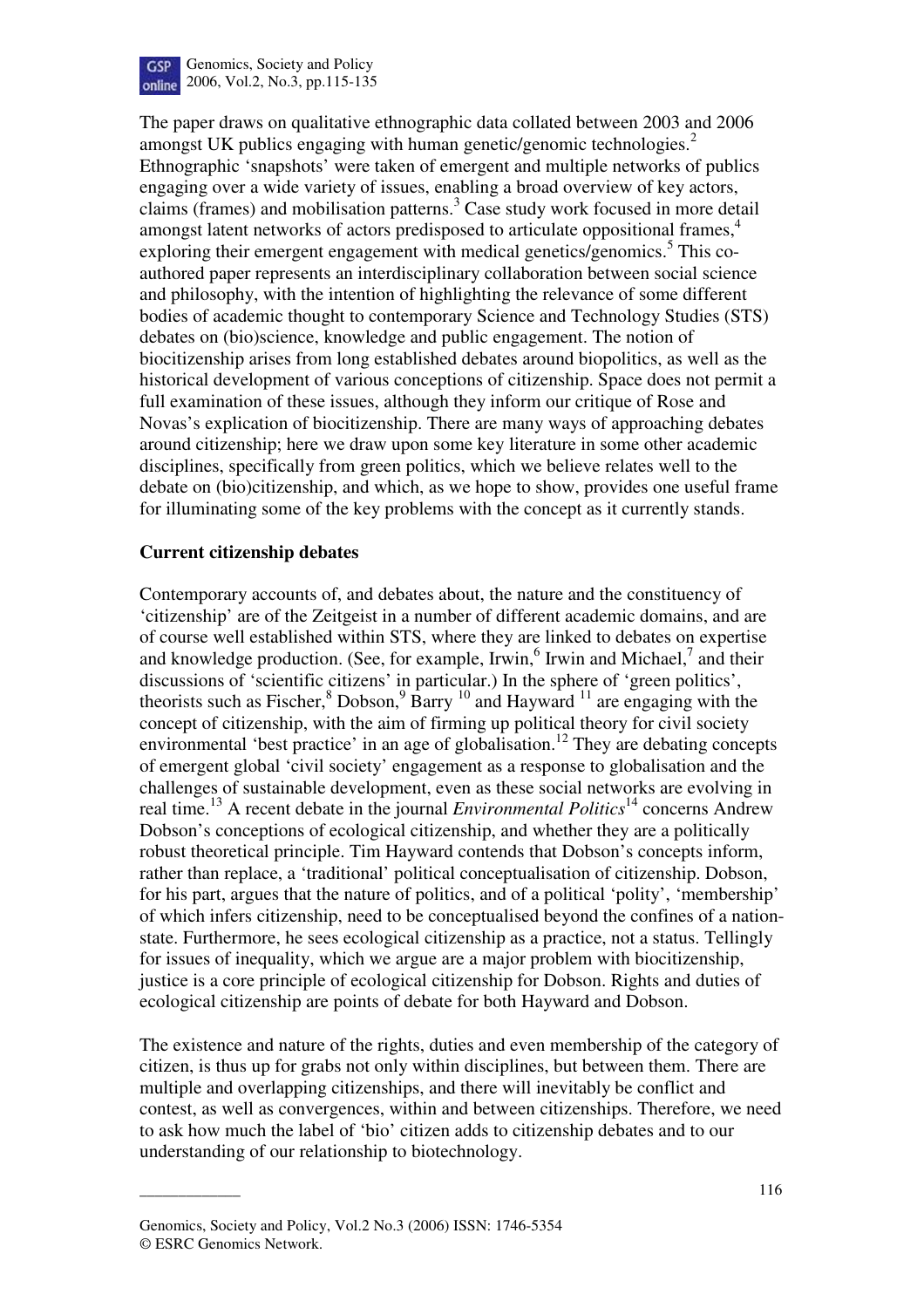

Between them, 'green' political theorists like Barry, Hayward and Dobson have developed a conceptualisation of citizenship which, importantly, focuses on issues of social justice in an age of globalisation, where environmental risks, social inequities, and attendant health risks, are generally, but far from exclusively, borne by the global poor.<sup>15</sup> Ecosystem and human health have comprised an explicit frame developed within the core concept of environmental sustainability and citizenship. Thus, the 'green' environmental literature has made a significant contribution to the 'red' health literature, in terms of the clear links environmental theorists<sup>16</sup> explicitly make between, for example, environmental degradation and pollution, and health, $^{17}$  and also because, as Dobson argues in the pages of Environmental Politics, "justice is the virtue currency of ecological citizenship".<sup>18</sup> This literature examines in detail the key frames of environmental social justice–orientated health movements, such as those identified by Brown and Zavestoski.<sup>19</sup> Such movements mobilise over health concerns, but consistently have accompanying core frames relating to social justice and environmental issues, for example over pollution grievances.

In the 2004 special edition on health social movements in the journal Sociology of Health and Illness, the editors, Brown and Zavestoski, give several examples of such social movements, such as women's health movements mobilising over breast cancer. <sup>20</sup> Many other global examples exist, including locals questioning the 'coincidence' of leukaemia clusters at Sellafield, 'Love canal' in the USA, and the mobilisation of Bhopal victims and their supporters. Tellingly, Rose and Novas offer the mobilisation of similar groups over the Chernobyl disaster as an example of how citizens understand themselves as *biological* citizens.<sup>21</sup> To frame these mobilising actors as 'biocitizens' would be to emphasise one aspect of their identity. Brown and Zavestoski themselves emphasise that health is the core mobilising frame for several of these movements, but in truth the 'bio' prefix would mask the accompanying emphasis on social and environmental issues clearly foregrounded in much movement discourse.

As we will argue, of the many different types of health groups and patient groups, biological identity will be a core mobilising factor (or issue to be identified with) for some, but not for others. Brown and Zavestoski themselves identify multiple typologies of health and patient groups that may conflict and overlap - the boundaries between identity types are blurred. It is perhaps a truism to state that all social actors as individuals consist of fluid and multiple identities, and that how one chooses to frame or present oneself, or how one is presented by others, is context-dependant. The notions of 'biocitizens' and/or 'ecological citizens' are crucial as there are important divergences in terms of emphasis, social construction, and potential solutions to identified problems, implied by the different prefixes. It is of concern to us that Rose and Novas, engaging with the spheres of health and medicine, are developing conceptions of biocitizenship in seeming isolation from the well developed debates on citizenship, justice and globalisation, which include debates on health and science, which have been occurring within 'green' political thought for some time. We argue that the types of issues raised by the 'green' literature illustrate core problems that we identify with Rose and Novas's concept of biocitizenship.

Genomics, Society and Policy, Vol.2 No.3 (2006) ISSN: 1746-5354 © ESRC Genomics Network.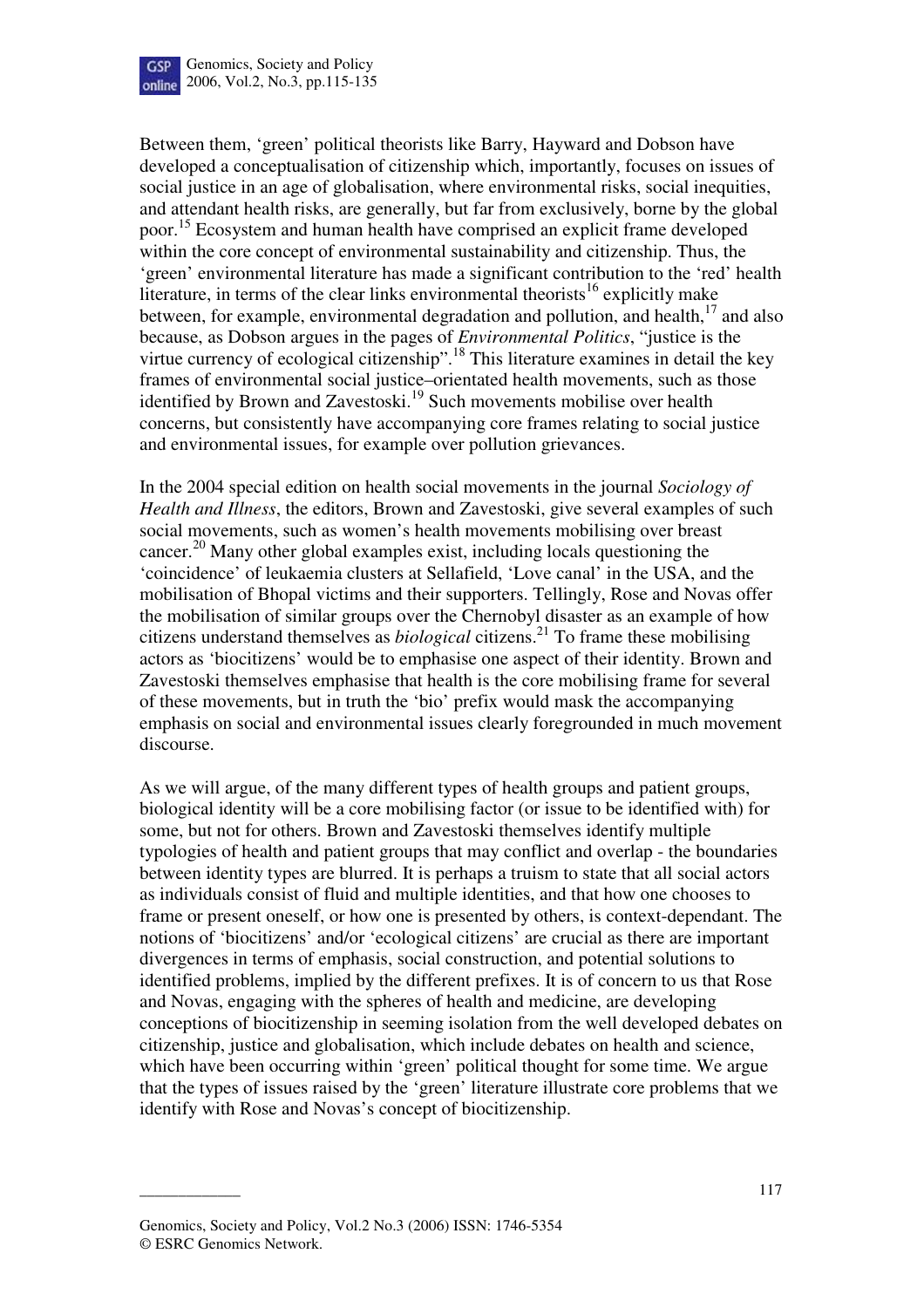

Moreover, the rights and duties of any type of citizen are still going to be defined mostly by those with power; and they can consist of a variable and wide range. Through invoking a discourse of citizenship, and constructing contemporary meanings of it, Rose and Novas, Dobson, Barry *et al* are all engaging in important work in terms of identifying the need for greater civil society participation in all sorts of life practices, and championing those who do engage. However, conferring different types of rights, let alone duties, on civil society, which are invoked by concepts of citizenship, is extremely problematic when it comes to the policy definition of what these rights and duties are, and when their implications are examined in detail. In the context of medical health, the focus of this paper, various players in the public domain with specific ideological positions, such as outspoken bioethicists with broadly utilitarian agendas, and/or those with vested interests, $22$  are currently invoking the duties of citizenship; they are colonising a new arena of global civil society, using a discourse of citizenship to push a certain course of action before civil society has had a chance to even have a debate. For instance, John Harris has recently argued that "[b]iomedical research is so important that there is a positive moral obligation to pursue it and to participate in  $it^2$ .<sup>23</sup> We suggest that the urgency of debates around the construction of meaning make Jasanoff's notion of 'epistemic citizenship' a more useful construct for articulating debates about the impact of biotechnology, a complex field where multiple struggles for meaning are being fought, although only some are being heard clearly.<sup>2</sup>

#### Biocitizenship

Rose and Novas make a general claim that "specific biological presuppositions, explicitly or implicitly, have underlain many citizenship projects, shaped conceptions of what it means to be a citizen, and underpinned distinctions between actual, potential, troublesome and impossible citizens".<sup>25</sup> They use 'biocitizenship' broadly, and descriptively, to "encompass all those citizenship projects that have linked their conceptions of citizens to beliefs about the biological existence of human beings, as individuals, as families and lineages, as communities, as population and races, and as a species."<sup>26</sup> Citizens may be 'made up' from above by governments' particular practices that relate to corporeality or biology in some way. And biological notions, they argue, have in the past, and increasingly so, shaped citizens' selfunderstanding. $27$ 

From this broad understanding they go on to explore how a notion of biocitizenship can be used to understand developing trends, such as their claim that "collectivities organised around specific biomedical classifications are increasingly significant".<sup>28</sup> However, we consider that their explication of this concept, including the cast of the particular examples they use to illustrate it, means that their development of it incorporates clear normative implications, fostering particular relationships with biotechnology and potentially helping to forge new, and deepen existing, inequalities. It must be noted that they emphasise initially that "not all have equal citizenship in this new biological age".<sup>29</sup> Rose and Novas refer here specifically to problems with bioprospecting and biopiracy. In this paper we argue that many more examples of troubling inequality need scrutiny, and that many of Rose and Novas's other examples act to divert attention away - with troubling implications - from inequalities sheltering under the roof of biocitizenship as they define and subsequently explicate it.

Genomics, Society and Policy, Vol.2 No.3 (2006) ISSN: 1746-5354 © ESRC Genomics Network.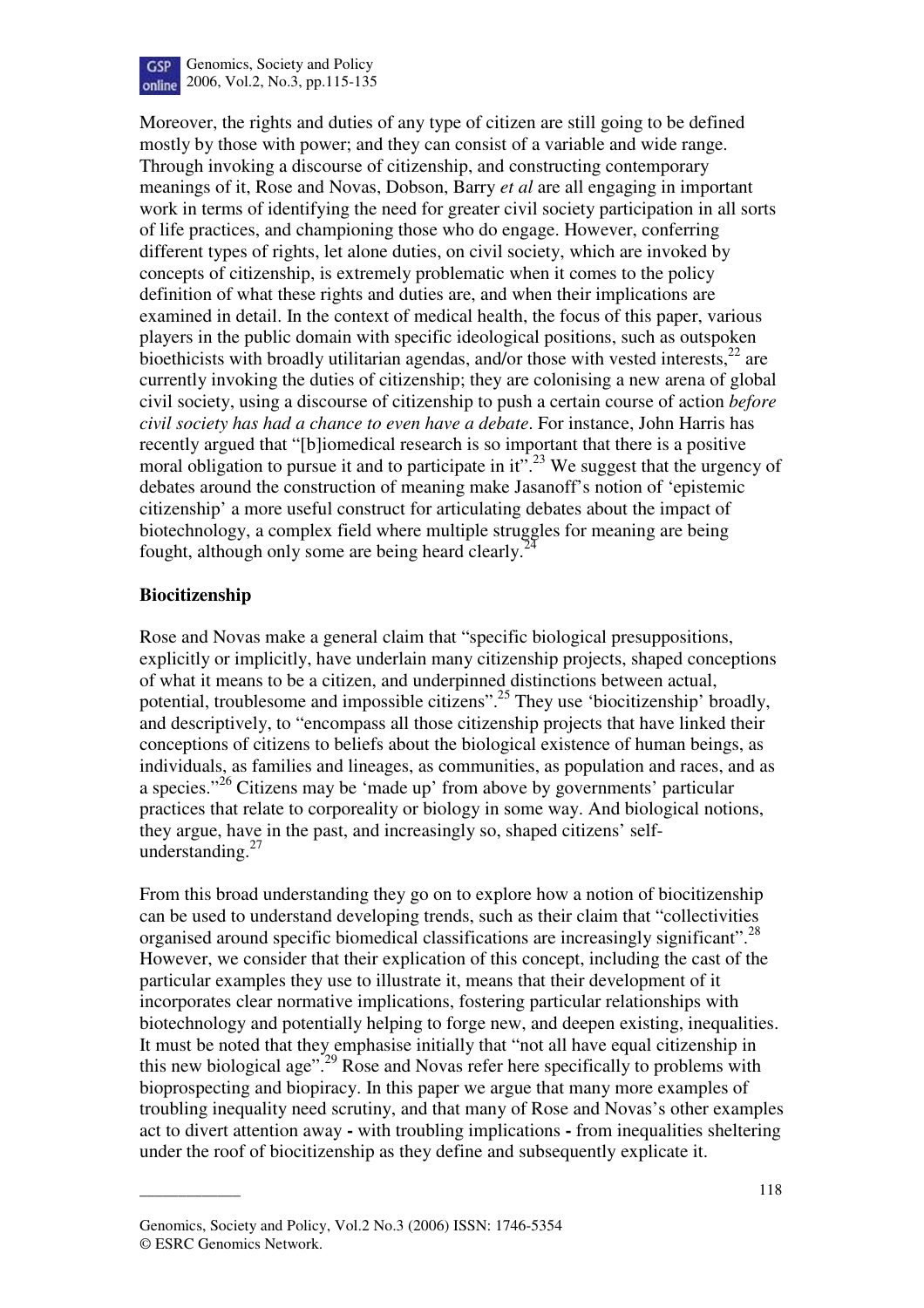

Questions of human value and human worth and biological responsibilities are played out in different ways in relation to biocitizenship. For Rose and Novas, this citizenship is inherently active, and they discuss biocitizenship in terms of ethical demands that biological senses of identification and affiliation enable, including rights, duties, responsibilities, prudence and choice. In fact, they claim, "judgments of value concerning certain features of bodies and capacities of citizens have become inescapable".<sup>30</sup> We go on critically to examine these 'judgements of value', giving some examples of how they are being constructed and apportioned to 'biocitizens', and demonstrating how the term 'biocitizenship', unless subjected to more critical engagement, could foster too sympathetic a reading of this process. The "distinctions between actual, potential, troublesome and impossible citizens" can be drawn and understood in many different ways.

#### 'Making up' biocitizens: Rose and Novas's examples of patient groups

Rose and Novas illustrate how biological categories are forming identities and groupings for activism and for 'making up' categories of citizens in relation to the authorities with the use of various examples. We begin our critique with an examination of those examples, enriching the sample from our own ethnographic data, and showing how their ethnographic examples act to skew the biocitizenship agenda. This is largely due to the fact that they do not emphasise sufficiently that their data primarily represent a certain type of 'biocitizen' and fail to identify the range of other emergent groups and networks exercising citizenship stakes in this arena.

Following on from this, careful examination of Rose and Novas's use of the term 'biological', and the way in which identities of various groupings are formed, leads us to see that, in this context, to prioritise the biological is often ipso facto to produce a reductive account of problems, solutions and identities. $31$  This potential reductionism may seduce us into a narrow outlook; at the same time, the 'biological' label can be applied very widely to a host of divergent issues and divergent understandings to the extent that it obscures salient distinctions and real disputes over goals and values, and hinders our ability to think critically and robustly about the impact of biotechnology on humanity. As we shall argue, Rose and Novas tend to identify as biological certain membership categories even though the rejection of biology is a salient organising feature for some, and select examples of mobilisation which reinforce the 'future promise'<sup>32</sup> framing of biotechnology rather than ones which seek to critique and curtail it.

Moreover, they locate the patient groups to which they refer as examples of 'informational biocitizenship', involving specific scientific and medical knowledge of one's condition.<sup>33</sup> However, there is a grave danger that this might overlook real issues and disputes about the veracity and salience of this 'scientific and medical knowledge'. Thus, we argue, the way in which Rose and Novas have so far explicated the idea of biocitizenship acts to present it in a certain, implicitly favourable, relation to biotechnology industry and biotechnological knowledge. It remains to be seen whether some notion of biocitizenship might be possible which leaves more space for open debates about the directions and benefits of biotechnology. Such debates on the nature and implications of the 'bio-economy' incorporate other familiar issues such as

Genomics, Society and Policy, Vol.2 No.3 (2006) ISSN: 1746-5354 © ESRC Genomics Network.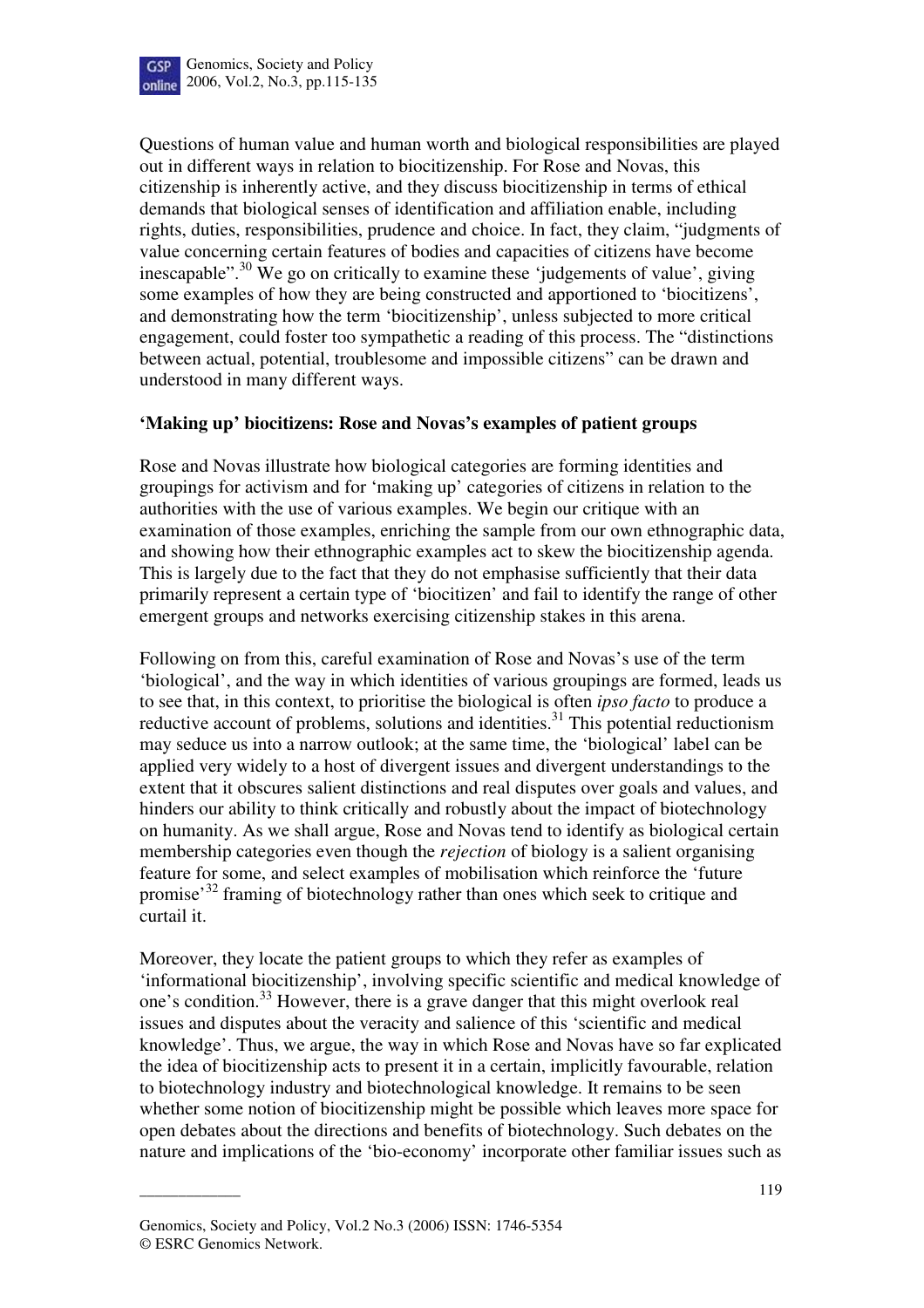

expertise, how knowledges are defined and found to be of value. As we will demonstrate, these are core themes within many civil society groups and networks whose voices are often misheard, if they are heard at all. Such issues are, to reiterate, well debated within the breadth of 'citizenship' literature highlighted earlier.

Thus the multiple debates in the context of bioscience and health consistently highlight how different actors construct multiple meanings of words (self, health, choice, rights, knowledge etc) and how certain words come to be used in the first place. To reiterate, by grappling with the nature of knowledge and the values trajectories, which different meanings (ie. different knowledge bases) provide, Jasanoff's conceptualisation of 'epistemic citizenship' could be understood to be of perfect relevance for global civil society's engagement with bio-science in the 'knowledge economy'.

Rose and Novas draw on certain key examples of the empowered, informed patientas-consumer (group, network, etc) - an engaged, mobilising actor in the bioeconomy and engaging with health issues and bioscience. There is no doubt that this is an important emergent social reality. Likewise, Brown and Zavestoski delineate various cross-cutting types of 'health social movement', from 'embodied health movements' seeking to assert their own 'embodied expertise' in relation to their own disease status, to what they term 'constituency-based health movements' focusing more on equity and access issues.<sup>34</sup>

Rose and Novas discuss what they call the "proliferation of biosocial communities", such as those mobilising around manic depression. But tellingly, this particular form of depression is one for which a biological origin is more strongly accepted than is the case with other forms. Their discussion of the Prozac website<sup>35</sup> talks of how it fosters an active aspect of biological citizenship. Many pharmaceutical companies have strong links with patient groups; websites often contain links to these. But these links are to patient groups that tend to lobby for greater access to drugs and to pharmaceutical based research. The Prozac website does not give links to patient groups mobilising around litigation concerning alleged adverse effects of Prozac or of its alleged overprescription (eg, Prozac Survivor).<sup>36,37</sup> Moreover, a recent report by Consumers International criticises drug companies for misleading consumers, and cites the sponsoring of patient groups funding disease awareness campaigns as a new technique in their armoury of marketing strategies. $38,39$ 

Crucially for questions of the labelling of 'bio' citizenship, many such patient groups consider alternatives to biological accounts of depression. Additionally, the very disease categories around which identity categories may coalesce or emerge themselves come under scrutiny. As one example of how new biological languages are 'making up citizens', Rose and Novas cite the woman with pre-menstrual dysphoric disorder. But there are those who question the construction of this very disorder, and, it is worth saying, many other disorders, especially psychiatric ones.<sup>40</sup> This is to say more than simply that such disorders are social constructions; it is to question the power base of such constructions. Such concerns were raised by some of our interviewees:

'[W]e have good evidence of them inventing symptoms…The one which always comes to mind is female sexual dysfunction...they

Genomics, Society and Policy, Vol.2 No.3 (2006) ISSN: 1746-5354 © ESRC Genomics Network.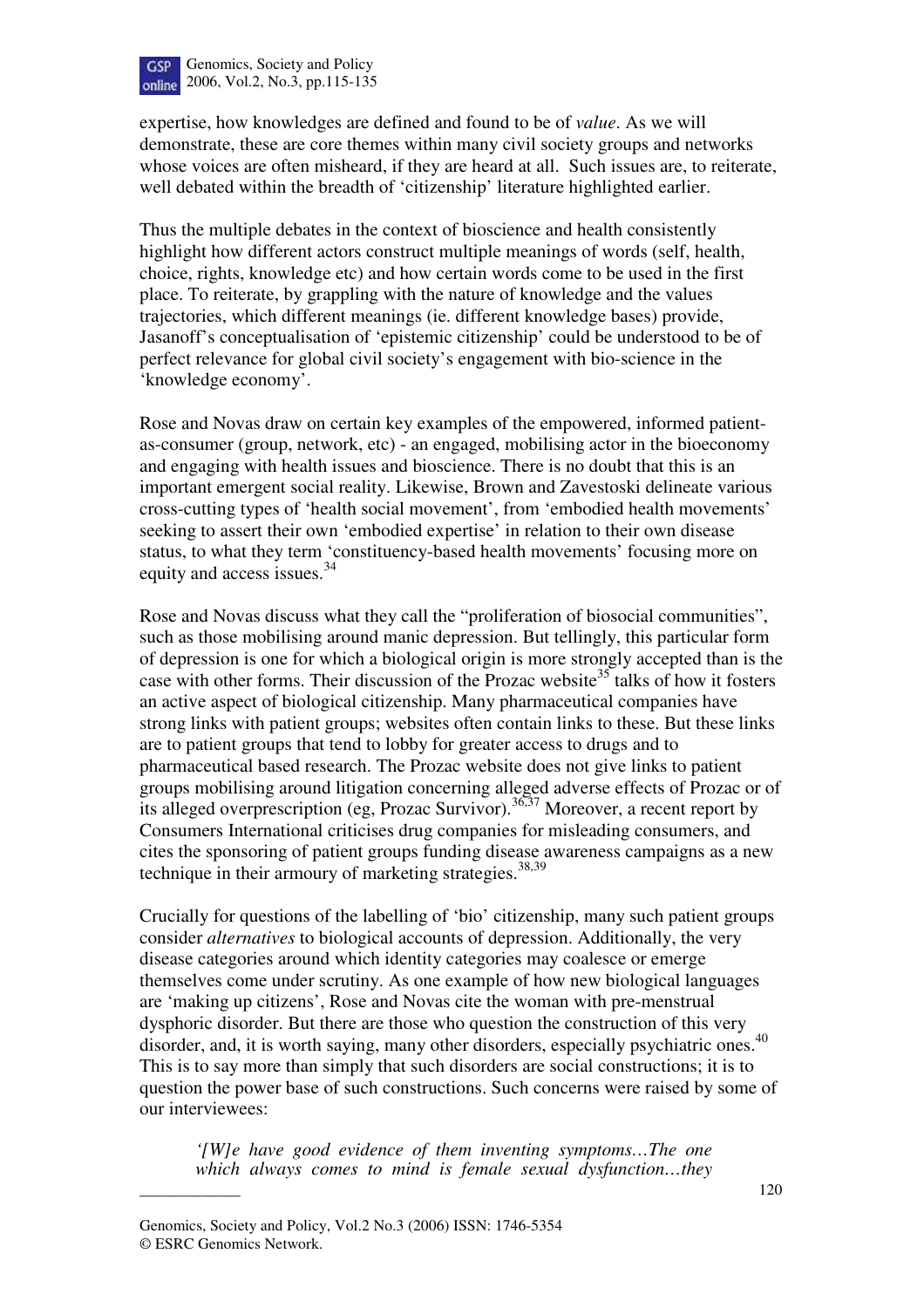

> [pharmaceutical companies] have this way of saying that actually we can cure that. Well, there might be some aspect of that but…in fact we have a whole literature that's been generated by the pharmaceutical companies…saying we now have this thing called female sexual dysfunction and if you're not having sex and enjoying it well, you need to have our pills that we're offering you.' 'Mike', technology campaigner in interview, 2004

The persistence of pre-menstrual dysphoric disorder as a category is arguably at least in part due to marketing strategies formulated by Eli Lilly in response to patent law, and designed to bypass the lapse of the patent on Prozac by re-licensing it for a new application under the brand name of Sarafem.<sup>41</sup> Utterly crucial to the labelling of actions as 'biocitizenship', is pre-menstrual dysphoric disorder then a biological category, or an economic and legal category?<sup> $42$ </sup> To encompass this citizenship behaviour under the banner 'biological' is to bypass this complexity, and to miss the many layers of meaning – biological, social, psychological, economic, legal, and so on – that can inform the frequently contested multiple and shifting identities of various citizenship projects. The reductionist focus on the biological may act to obscure the economic and other forces at play. In turn, it may then act to obscure the power flows that help to make up categories as biological or otherwise, and hence help to influence strategies for action.

Crucially, with regard to citizenship, there is a world of difference between citizens freely mobilising in relation to biotechnology, and 'citizens' actually being manipulated by the giants of biotechnology to their own ends of increasing their economic and commercial power. To posit both behaviours under the label of biocitizenship is arguably to render the term so loose that it is of scant use in illuminating citizenship behaviours and debates. Any use of the 'bio' label must be such that it does not obscure such important issues of the flow of power.

This is further illustrated in the fact that, crucially, examples Rose and Novas use tend to be ones where 'biocitizens' are mobilising over their own health and bodies, identifying themselves as part of 'disease communities' concerned about access, price, quality and availability of treatments and cures - in other words, over increasing access to the fruits of biotechnology. As Brown and Zavestoski highlight, such personal motivations are often - but not always - tied into social and political critiques as regards social equity and access. Rose and Novas refer to groups such as those mobilising around AIDS, which aim to increase access to drugs, and PXE, which are concerned with 'open source' issues and accelerating research.<sup>43</sup> Similarly, in Seoul in February 2003, activists occupied Novartis head office in order to protest about the high cost of the anti-sarcoma drug Glivec.<sup>44</sup> These examples are (at least relative) success stories, and the happy marriage of (even occasionally troublesome) patient group and biotechnology corporations helps to bolster claims that the citizenship activities are rightly seen as biological citizenship.

However there are many other mobilising actors whose putative 'biocitizenship' seems markedly less valid; boundaries can start to blur and conflict when issues of social justice, political economy and environment become more dominant than the discourse of medical and pharmaceutical cures. Even in Rose and Novas's own examples, one can question the usefulness of foregrounding the 'bio' in

Genomics, Society and Policy, Vol.2 No.3 (2006) ISSN: 1746-5354 © ESRC Genomics Network.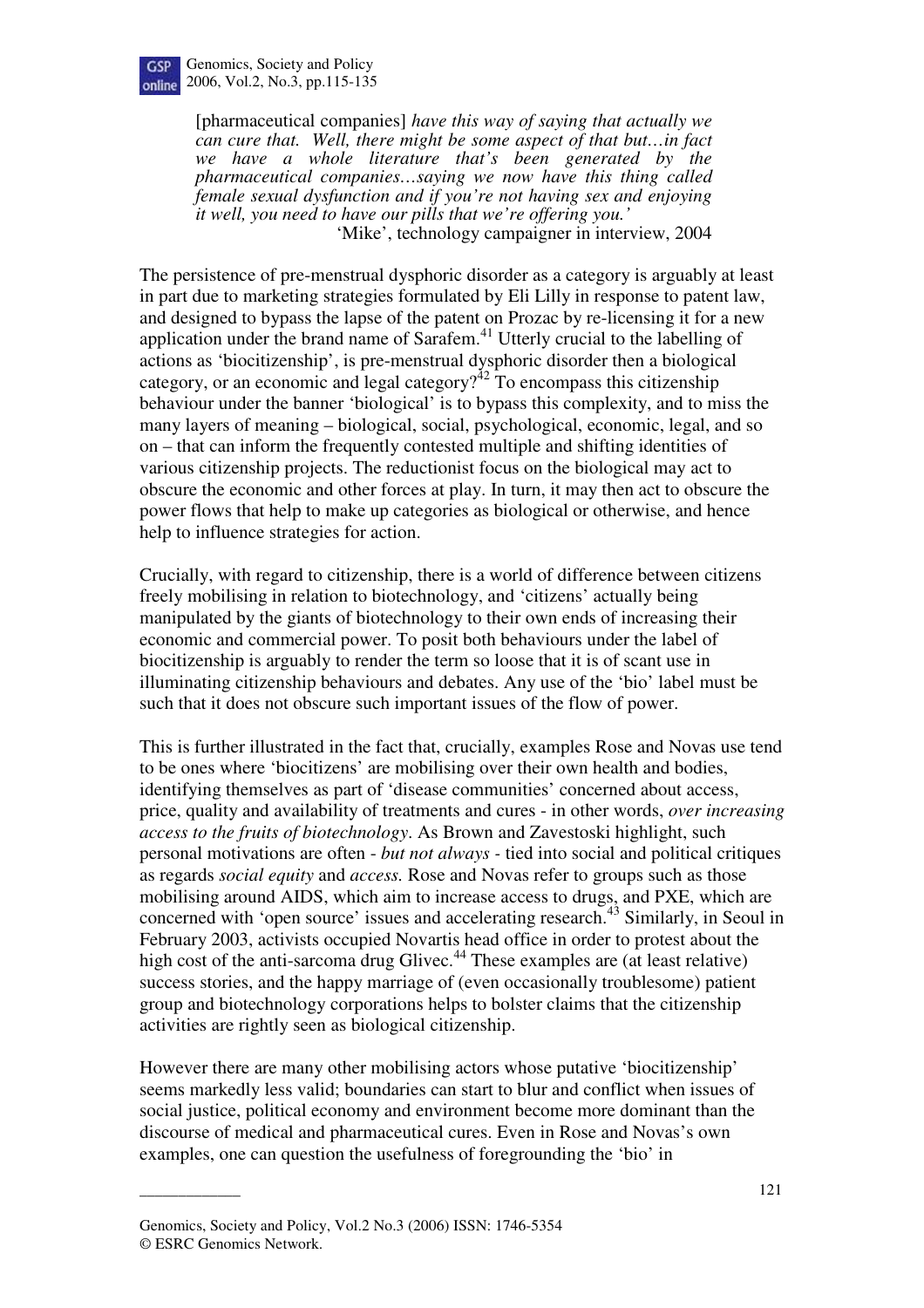

biocitizenship. The protests over drug access are having an impact on global governance, demonstrated by recent changes to the WTO rules intended to enable the supply of generic copies of branded drugs.<sup>45</sup> It is essential to emphasise the importance of social justice and anti-globalisation critiques here within the broader frame of health. For instance, the People's Health Movement<sup>46</sup> focuses predominantly on the social, political and economic aspects of health problems and their solutions, and strongly attacks globalisation's role in health crises, identifying the role of poverty as a killer and threat to health of epidemic proportions. This focus does not deny a role for medical cures but still bases its mobilisation over health on core issues of social and environmental injustice and exploitation.<sup>47</sup> Indeed such discourses also touch policy. WHO and UNESCO have strongly advanced calls for global equity as the basis for global health, and a 2005 WHO report has critiqued genetic hype in relation to third world health outcomes.<sup>48</sup> This example clearly shows the exercising of citizenship via a different route to that of the pro-pharmaco patient citizen.

We can see, therefore, that distilling out the biological (through an appellation of biocitizenship) may give a reductive, narrow account of the activities of citizens. Moreover there are also those who actively seek to criticise, oppose or rein in the activities of biotechnology - those who consider certain drugs to be too readily available, for example. Are these kinds of activity usefully grouped under the umbrella of biocitizenship? In considering this, it is telling that this civil society path is often far less politically successful. To give one example, the odds tend to be stacked against those pursuing legal claims against pharmaceutical companies, especially for class actions.<sup>49</sup> Lately, following failed action relating to Vioxx, fears have been expressed that such litigation can no longer be undertaken in the UK.<sup>50</sup>

It would appear therefore, that some types of biocitizens - if we are to use the term at all – have more legitimacy and more airtime than others. Moreover, these groups' aims of reining in biotechnology make the label of 'biocitizenship' one that encompasses 'strange bedfellows',<sup>51</sup> who would often find themselves on quite different sides of the fence with regard to the benefits of biotechnology. This is a crucial point, for in discussing the alleged responsibilities and duties of biocitizens, as we go on to do, we must expose and articulate the goals and values that lie behind any such claims.

Biocitizenship is a broad term, allegedly, that can encompass opposition.<sup>52</sup> But there are indications that its reductive focus on the biological may act actually to obscure debates and issues that need to be heard. We go on to explicate these points in more detail.

#### Citizenship, reductionism and 'bio' labelling

It is crucial to recognise that issues of identity, biological or otherwise (eg, encompassing values, or notions of community) are far more problematic than Rose and Novas seemingly allow for in their use of the label 'biocitizen'. This then prompts us to ask the question of whether such a large degree of conflict can be helpfully captured within the domain of the term 'biocitizenship'. Whilst conflict between different positions is of the essence of different citizenship claims, if Rose and

Genomics, Society and Policy, Vol.2 No.3 (2006) ISSN: 1746-5354 © ESRC Genomics Network.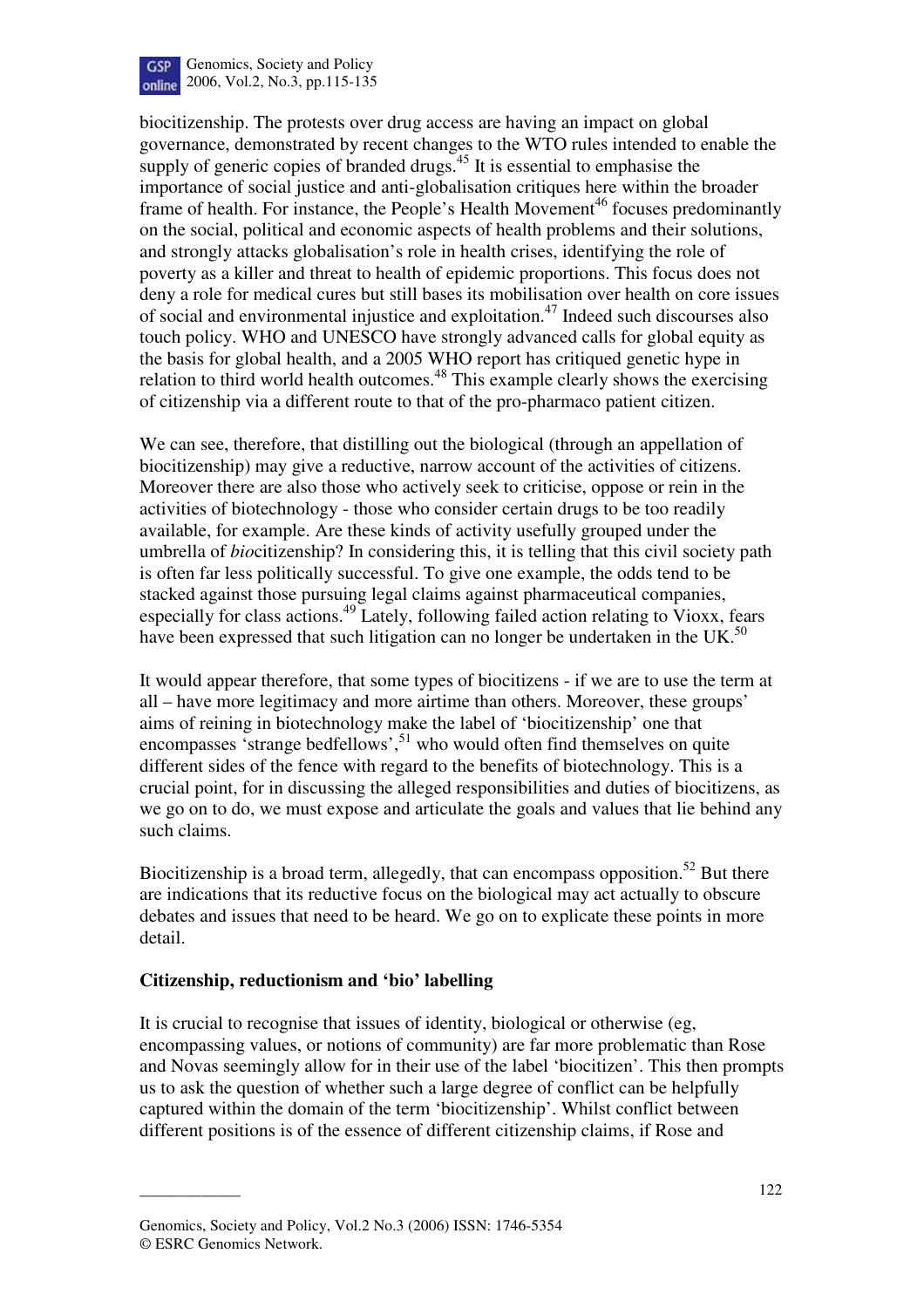

Novas's explication of biocitizenship does not expose this conflict, this is a serious shortcoming.

As this paper will discuss, the construction, maintenance and defence of identity is complex and, in relation to biology, problematic.<sup>53</sup> Over-using or over-privileging the 'bio' prefix is problematic, since a core criticism of the whole bioscience project from many different directions is the geneticisation and medicalisation of what are arguably social, and often normative, constructs and social issues. Similarly there are good reasons why the 'bio-labelling' of identity is reductionist, and possibly even racist, feeding into the dominance of genetic explanations of self, identity and 'human nature'. Thus, much critical discourse around 'biosubjectivities' concerns precisely this point: the rejection of the 'bio' label in favour of social explanations and solutions.

That said, in many ways genetic 'information' is impacting the identity/cultural sphere as groups and communities respond in various ways to genetic 'meanings', embracing or rejecting them, sometimes both at once. In this sense it is important to think about the 'bio' in biocitizens, in the sense that many people, in many ways, are mobilising over issues relating to biology in one form or another. But as we have seen, choosing the 'bio' label as the primary frame for any identity group is problematic with regard to the other issues that it helps to obscure. Moreover, as is already indicated and as we go on to discuss in detail, a myriad problems with equality arise within the biological. Grounding citizenship on our biology, without other considerations or safeguards, is inherently elitist, as there is simply no way of articulating criteria of inclusion that ground equal citizenship to all. We will argue that biocitizenship as articulated by Rose and Novas acts to obscure important issues about equality that urgently need attention.

Disability rights provide a clear example of identity fragmentation in this context. Someone diagnosed with a specific syndrome could identify themselves as a member of a patient group wanting cures or as a member of a disability rights group mobilising over access to treatments and a range of social provision. Such an individual could see their syndrome as core to their identity, or could reject the centrality of a biologically informed construction of their own identity. They may hold, or feel strongly antagonistic to some of these positions, and/or ambivalent about some or all of them. The core issue here is to recognise the complexity and ambivalence surrounding any construction of identity and related citizenships, because identities are multiple and also fluid. To depict even one individual, much less an entire 'disease community' or our entire species as 'biocitizens', is to unhelpfully and unnecessarily reify a complex debate. It is because of the fragmented, complex and often contradictory nature of any individual's identity, not to mention the well-identified difficulties within the concept of 'collective identity'<sup>54</sup> in terms of what a social movement is,<sup>55</sup> that definitions of civil society engagement with issues of biology, bodies and identity are so problematic. The complex identity politics in the health sphere identified above highlight why the construction of identity is an ongoing problem for social movement theorists.<sup>56</sup>

Rose and Novas's notion of biological citizenship is formulated against a historical backdrop of various citizenship claims that make some reference to biology. These

Genomics, Society and Policy, Vol.2 No.3 (2006) ISSN: 1746-5354 © ESRC Genomics Network.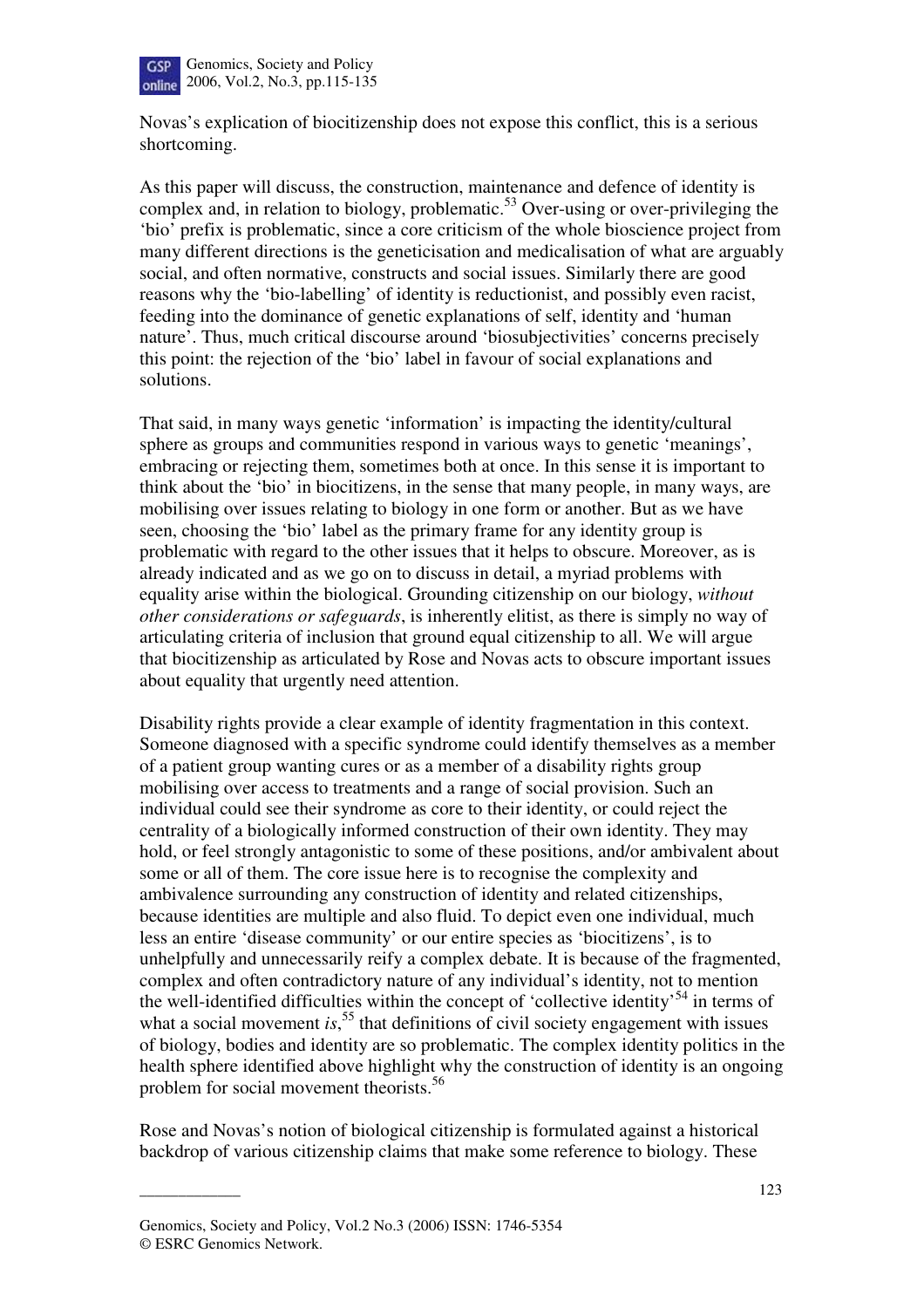

various claims act to make the question of biology a key frame through which to view questions of citizenship. But looking at the history of citizenship from a different angle, we might see that a key frame for forming citizenship projects is the recognition of biology as highly problematic and potentially divisive, or indeed, as something to be rejected entirely. This is most obvious, perhaps, in the citizenship of women.

A brief overview only is possible here. But it will serve our purpose of questioning whether simply raising the issue of biology is enough for the label 'biocitizen', or whether the rejection of biology as a politically organising concept means the 'bio' label is otiose. Mary Wollstonecraft famously argued for an extension of citizenship rights to women on the basis of a shared reason with men,<sup>57</sup> and J. S. Mill followed her in sidelining the issue of biology.<sup>58</sup> The liberal feminism that developed from these roots came to recognise that obscuring biology entirely might do women a disservice, and other feminisms have given biology quite a different place. Feminist views have ranged from those who wish to celebrate the uniqueness of female biology, to those who wish to minimise its significance, to those who wish to harness technology and change social structures to mould female biology. What the history of feminist thought does do though, is forcibly remind us that biology is a contested and problematic notion, not least in relation to issues of equality or inequality of citizens.<sup>59</sup> Insofar as women have been citizens, they have always been biological citizens in the sense that their biology has been addressed in one way or another. Yet this label tells little of the struggles with biology that mark different feminisms' attempts to grapple with concrete and theoretical issues of inequality. A simple notion of 'biological citizenship' is in danger of obscuring, rather than stimulating many important debates.

#### Biocitizenship and its values

In considering the articulation of the notion of biocitizenship and its potential value, it is important to consider how a notion of biocitizenship might be co-opted in relation to various key citizenship debates, including the question of what responsibilities in relation to biotechnology are owed by the altruistic biocitizen. It is important to be clear that in discussing various claims that may be being made about such responsibilities, we are not necessarily suggesting that Rose and Novas themselves share these claims. Rather, our aim is to consider how their notion of biocitizenship, unless defined more robustly, might potentially be drawn upon in ways they might not intend. Our prime concern is that their notion of biocitizenship might act uncritically to foster the industrial and economic ambitions of biotechnology, despite their attention to issues surrounding 'biopiracy'.<sup>60</sup>

Talk of responsibilities of the biocitizen in relation to developments in biotechnology in particular has to be viewed against the backdrop of current considerations of responsibilities in relation to health care in general. These are present in various forms, some implicit, others overt.<sup>61,62</sup> The general thrust of these accounts of responsibility, whilst paying some attention to systemic and organisational origins of health problems, such as the recent UK school dinners debate,  $63$  is to encourage individuals and communities within a larger society to take on greater responsibility for health. Questions about citizenship entitlements and duties are pressing in these debates, and bring to the fore the issues of equality and fairness.<sup>64</sup>

Genomics, Society and Policy, Vol.2 No.3 (2006) ISSN: 1746-5354 © ESRC Genomics Network.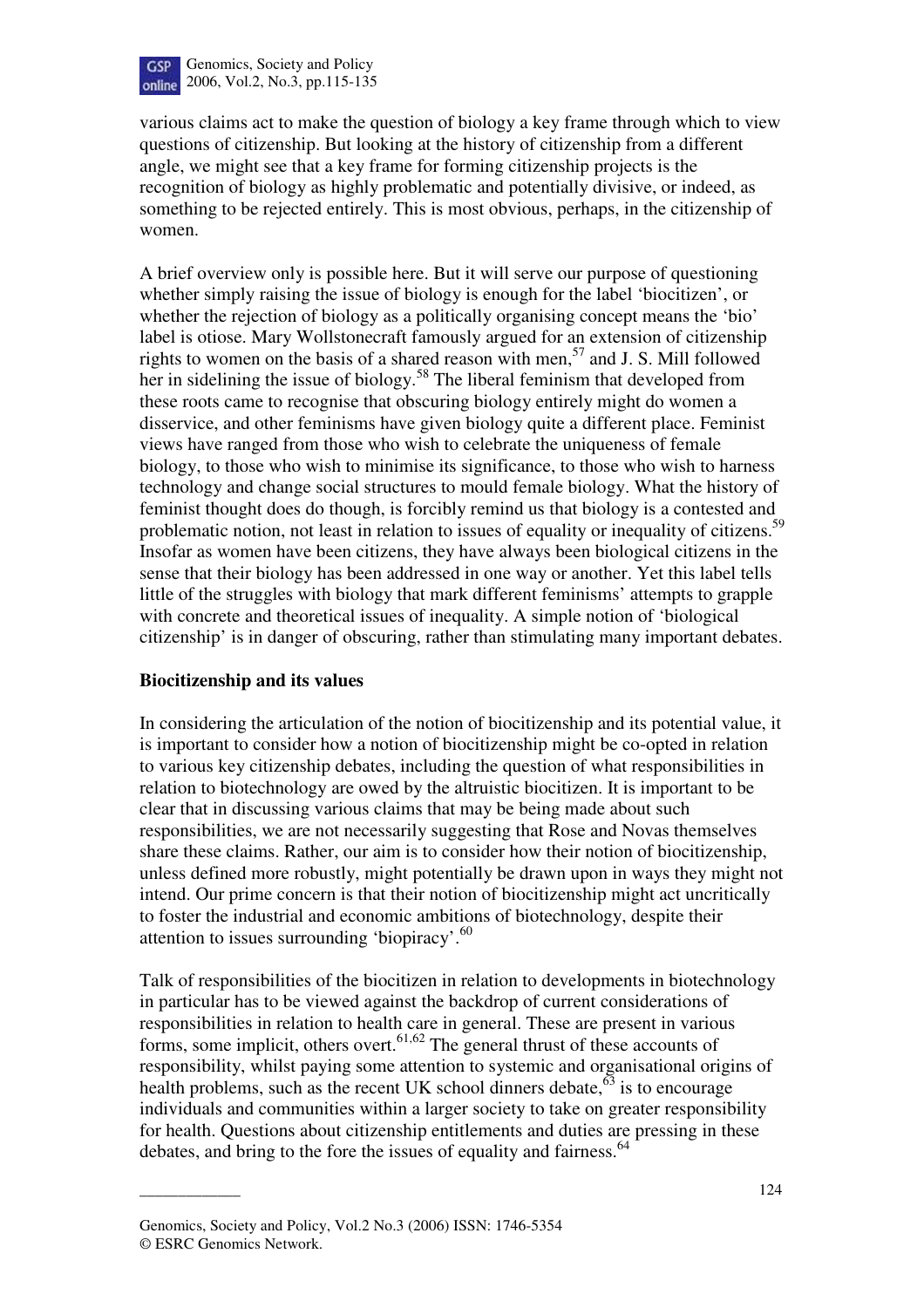

Only some of the responsibilities of citizens, such as responsibilities to obey the law, and, in some jurisdictions, positive responsibilities such as the duty to vote, are clearly delineated. Others are more loosely articulated, and may not apply to all depending on one's situation in life and varying social circumstances. What is important to consider is how such duties are constructed, and exactly how citizens are exhorted to various responsibilities and acts of altruism. It is important to be clear how notions of altruism, duties, and responsibility are linked to an underlying framework of values and goals. An action can only be a duty, a responsibility, or altruistic if it carries a benefit. But benefits are disputed, and benefits in relation to medicine and biotechnology are no exception. We need to consider whether a notion of biocitizenship might channel the vision towards certain kinds of putative benefit and away from others. We also need to consider who is benefiting, and upon which citizens any associated burdens fall. Notions of citizenship do not in themselves imply equality; however, in examining the potentially problematic implications of Rose and Novas's account of biocitizenship, a key issue is whether this notion itself might act to exacerbate the unequal spread of such benefit and burden.

Following Raynor Rapp,<sup>65</sup> Rose and Novas see new biosocial communities as 'moral pioneers' re-imagining those to whom they owe responsibility. But they also make specific claims about this: they state, for instance, that "[t]he responsibility for the self now implicates both 'corporeal' and 'genetic' responsibility…now one must also know and manage the implications of one's own genome."<sup>566</sup> It has been argued explicitly by others that we may even have a 'moral duty' to genetically enhance our children.<sup>67,68</sup> And, as mentioned earlier, taking part in biomedical research is, arguably, itself a duty.<sup>69</sup> This may include donating to biobanks, donating surplus ova and embryos following IVF treatment, and donating ova 'altruistically' for the specific purposes of research into so-called 'therapeutic' cloning.<sup>70</sup> Feminist and social justice academics and campaigners have been quick to critique the 'gift' and 'duty' discourse attached to the issue of 'altruistic' egg donation for cloning, for example,<sup>71,72</sup> and to highlight the medical risks to women.<sup>73,74</sup>

Moral pioneers and others must exercise care when they attempt to describe new responsibilities. For instance, there are many reasons for caution in relation to calls to take part in medical research. A core issue is the risks of these duties. The (unequally distributed, and disputed) risks and burdens on individuals are, or should be, taken into account in assigning duties. Also necessary is a clear and accurate analysis of how a particular, alleged duty is needed to accomplish the (unequally distributed, and disputed) goals identified from the framework of values. As we shall see, in discussions of biotechnology, these issues are frequently problematic. Alternative views of values and goals, ends and means, may undermine alleged duties of biocitizens. Here the 'green' citizenship debates outlined earlier (eg, by Barry and Dobson<sup>75</sup>) are crucial to getting a fix on what is at stake here; the importance of incorporating debates on social justice and sustainability.

# Biocitizenship and the political economy of research

One important consideration stems from the 'political economy of research'. The financial and other influences on people's decisions to offer themselves up as research subjects or as sources of biological material can call into question the notion of

Genomics, Society and Policy, Vol.2 No.3 (2006) ISSN: 1746-5354 © ESRC Genomics Network.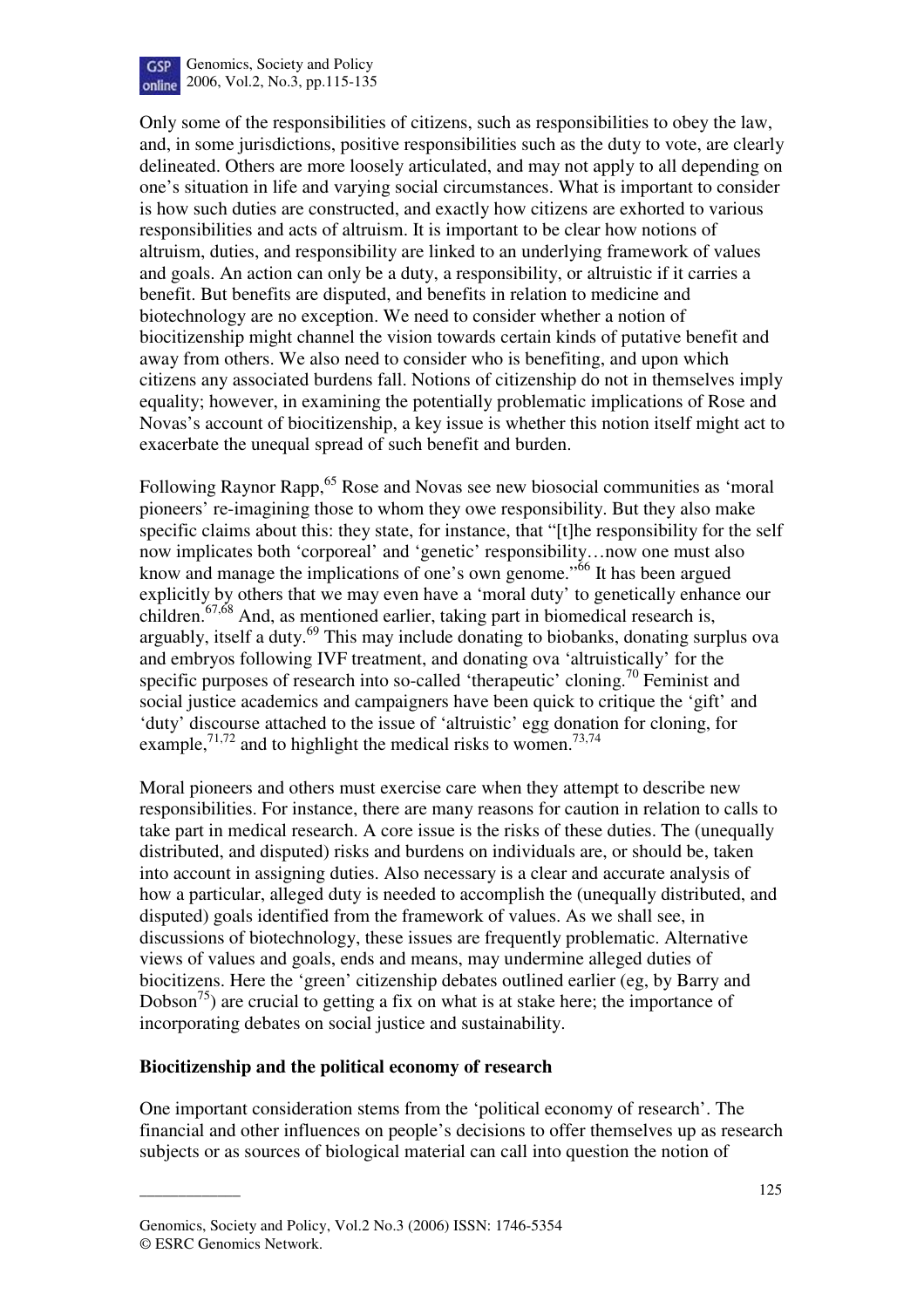

informed consent and indeed the notion of altruism, for altruism requires some degree of purity of motive, for public good, which is seriously muddied by the financial interests both of the biotechnology industry and of certain public 'volunteers'.<sup>76</sup> Concerns about the goals of biotechnology will cast radical doubt upon its legitimacy to set out a vision of altruism for the 'biological citizen':

'The pharmaco industry is…looking at the new ways to extend their profits through their innovations, and the fact that it's led very much by that is a warning sign…It's a redefinition of what is healthy. And if you have an ongoing redefinition of normal…suddenly we will become unhealthy and with defects…we all then therefore become a market for improving ourselves.'

'Mike' in interview 2004

'I don't like the idea that by volunteering public-spiritedly…Glaxo-Wellcome could end up owning the patent on my cell line which poor people have to pay for.'

Member of 'disease community' in genetics workshop, European Social Forum, London, October 2004

Concerns about the relationship of research to the market cast doubt on who is really being served by advances in biotechnology. The biocitizen-as-consumer fits with the dominant discourse of biotechnology competitiveness<sup>77</sup> in the EU 'knowledge' economy':

'knowledge lies at the heart of the European Union's Lisbon Strategy to become the "most dynamic competitive knowledge-based economy in the world".<sup>78</sup>

The programme specifically favours scientific knowledge production, in particular nanotechnology and biotechnology, exemplified via the budget expenditure for FP6/FP7.<sup>79</sup> The emergence and implications of 'the Bioeconomy' has increasingly become the focus of academic debates,<sup>80</sup> raising issues such as whether the Neoliberal project of the bioeconomy will solve, or exacerbate, issues of social exclusion, injustice, and environmental risk; to reiterate, issues also raised in other contexts by the green politics literature. We have shown that many of the engaged civil society actors critique the EU 'big science' knowledge economy agenda in very clear terms:

'Such an approach supports and judges research and innovation only in its ability to deliver moneymaking ventures, not whether it can make society a more sustainable and healthy place to live.<sup>'81</sup>

What is the real motivation behind those who are setting agendas and values in relation to biocitizenship? Are we really being asked to do something altruistic or are we serving mammon and fostering dominant cultural values?

'[T]he reason the  $[TGN1412]$  trial<sup>82</sup> was happening in the UK first was probably because the UK establishment, though good by global standards, saw granting swift go/no go trial decisions as important for UK competitiveness in a field in which the UK is perceived as having a comparative advantage...'

Industry 'insider' in personal email, 25 April 2006

Genomics, Society and Policy, Vol.2 No.3 (2006) ISSN: 1746-5354 © ESRC Genomics Network.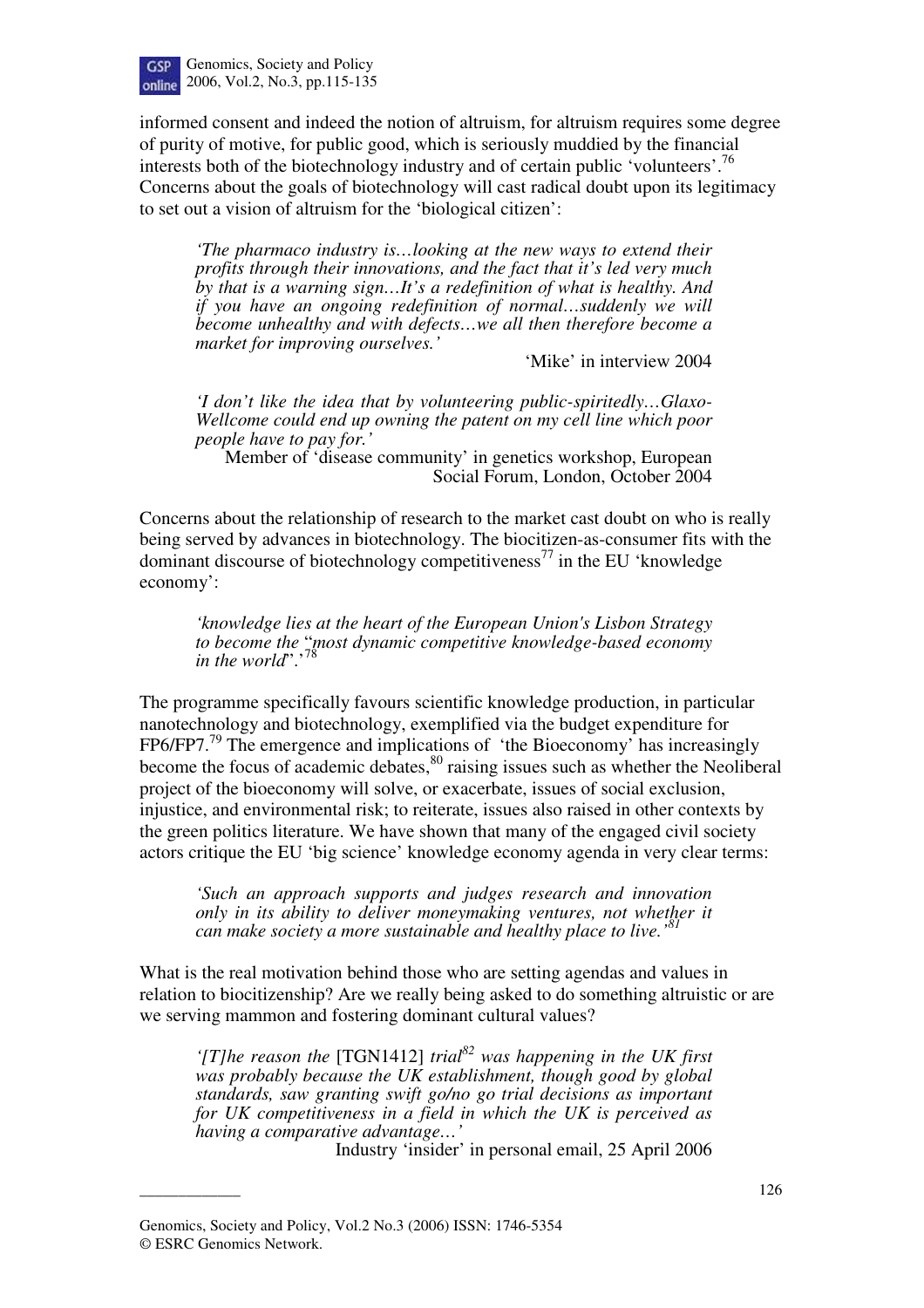

The limited cast of Rose and Novas's examples, and the reductionist skew to their account, indeed the very focus on biology served by the 'bio' prefix, could all be argued to act tacitly to allow the interests of the market forces of biotechnology to operate by stealth. Citizens may not then be served well by focus on the biological if it closes down the space to frame and debate other issues and challenge implicit meanings and values - the very construction of disease, for example.

## Biocitizenship and notions of 'progress'

These points alert us that notions of 'progress' behind research may be questioned. This questioning may be viewed as 'anti-progress', but more commonly and more accurately, it may rest upon different notions of what constitutes progress. For example, there have been a number of critiques of the notion of human 'enhancement'.<sup>83,84,85</sup> It is also noteworthy that early applications of some of this technology are for purposes which are cosmetic, commercially motivated and quite clearly, culturally loaded, and with clear gender issues. Recent media reports of the 'future promise'<sup>86</sup> of the use of stem cells have included their use for 'safe' cosmetic breast 'enhancement'.<sup>87</sup> Is it a coincidence that one of first commercial uses of nanotech is for anti-ageing face creams  $(L'Oreal)$ <sup>288,89</sup> Can 'duties' and 'responsibilities' to take part in 'cutting edge' research (eg, egg 'donation' for stem cells) possibly refer to such end-of-pipe applications and outcomes, the direction of which are dictated by 'lowest common denominator' cultural pressures and market flows?

Critiques based on medicalisation and geneticisation cast doubt upon the rationale and deleterious effects of progress cashed out in narrowly biotechnological terms:

'[M]y life in the last two years has been a hundred percent better because I've been in housing which meets my needs and it's something as simple as being on the ground floor…we need society to accept diversity, it can't rely on us changing…they're spending huge wads of money on things, when they could be fixing the day to day problems of people that have all sorts of conditions by spending that money elsewhere.'

'Sally' Disability Rights activist in interview 2004

Focus on constructions of biocitizenship where the dominant construction of health is the medical fix, influences discourses of progress. But if the STS/bioethics debate were set more broadly in relation to citizenship and health, as it is in other academic and civil society arenas as we have argued, other issues arise concerning the construction of health, and how we can be healthy.<sup>90</sup> What would a focus on biocitizenship - as opposed to, say, health-citizenship - achieve for these urgentlyneeded debates?

# Biocitizenship, duties and 'choices'

These issues can be seen further in the many problematic examples of how putative 'goods' are presented to putative biocitizens. Among these are what we might term 'crypto-duties' masquerading as choices. Pregnant women carry a disproportionate social burden here. One could argue that the context of prenatal testing, whilst overtly

Genomics, Society and Policy, Vol.2 No.3 (2006) ISSN: 1746-5354 © ESRC Genomics Network.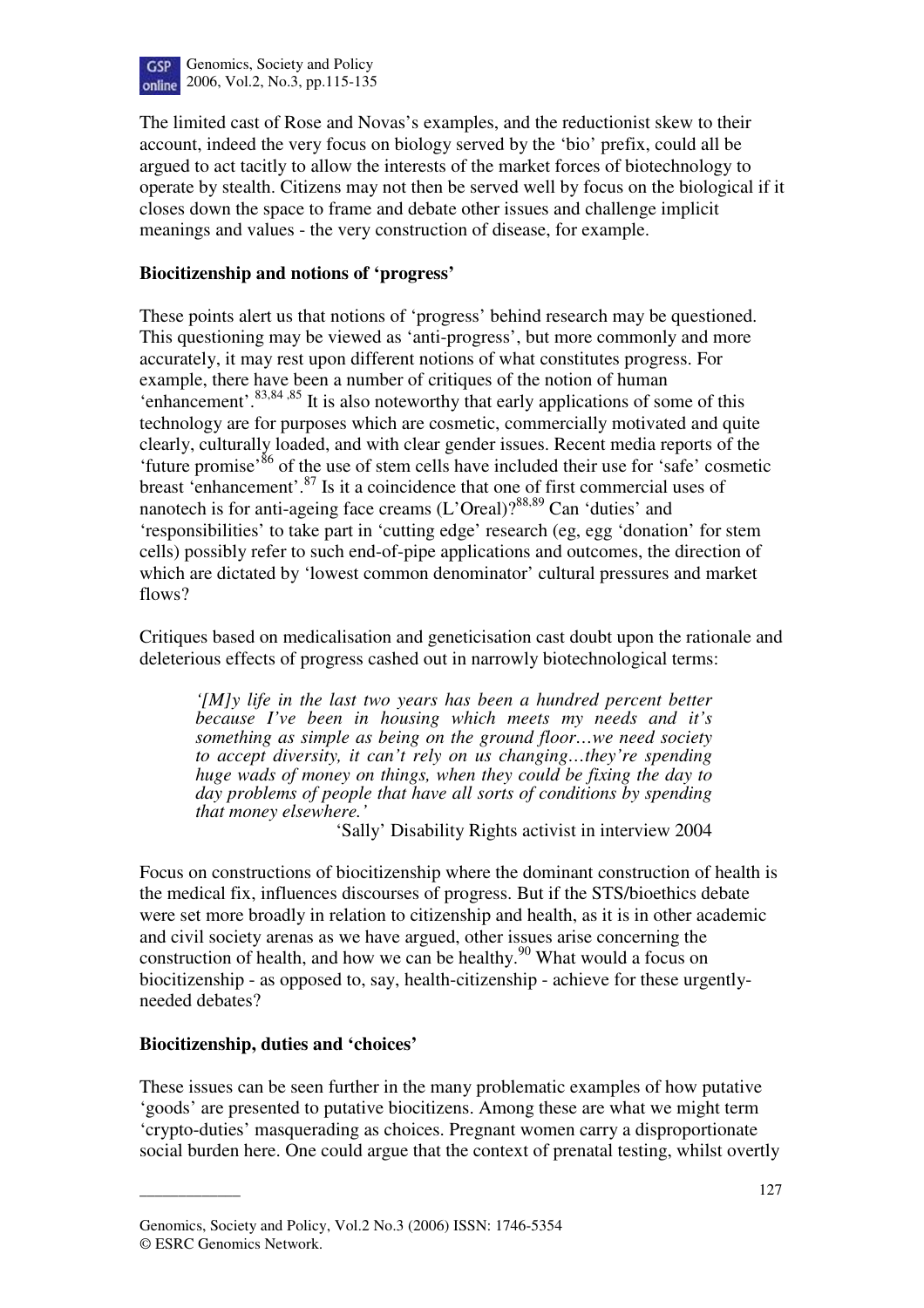

about 'informed' choice, contains various pressures towards accepting the embryonic screening tests offered them and aborting or not implanting the 'defective' foetus. What is certain is that these are difficult decisions; parents, and specifically women, may well be under pressure to 'do the right thing by society'. There are also seeming duties of biocitizenship that we cannot escape and which many have railed against. In the 'lab without walls'<sup>91</sup> we are all subject to unquantifiable (medical and environmental) risk $92$  from bio-experiments such as GM crops, viral vectors, genetically-modified superviruses and nano-particles).  $93,94$  We all face being subject to increasing biosurveillance in the name of security, in the form of forensic DNA databanks, biometric scans for passports, and nanotechnological military applications such as 'smart dust'.<sup>95</sup>

Rose and Novas acknowledge that governments will 'make up' biological citizens in ways imposed from above, but we question if their discussion and development of the concept of biocitizenship is sufficiently critical robustly to identify problems with the way bioscience is currently 'making up citizenship'. Biocitizenship needs to grapple head on with the issues of what, or how much free choice we should be allowed, and what we can legitimately be encouraged or even coerced into accepting. Currently, biocitizenship implies that certain citizenship outcomes (rights, choices, duties, goals etc) have value, whilst by their absence from the debate, it is implied that others do not.

## Biocitizenship and the construction and entrenchment of inequalities

As Rose and Novas say, "not all have equal citizenship in this new biological age".<sup>96</sup> However, we consider that the question of inequalities needs to be foregrounded much more clearly than is apparent from Rose and Novas's explication of biocitizenship. Indeed, this 'new biological age' is in danger of actually increasing existing inequalities and inventing new ones. Rather than simply describing social phenomena, biocitizenship may act itself as a force acting to increase biologically- and technologically-conditioned inequalities.

There are many troubling examples of such inequalities in operation. In research conducted between 2003 and 2006 on UK public engagement with medical genetics,  $97$ one of the core issues for many different groups of publics was the multiple complexities, anxieties and ambiguities around the issue of embryonic screening. In the same time period, several important public policy consultations on this topic have been launched.<sup>98,99,100</sup> Research data from the 'Emerging Politics' project<sup>101</sup> shows clearly that even when individual members of the public are generally supportive of the genetic testing of embryos (and many are not), they also voice concern and acknowledge deep, and often simultaneously contradictory, complexities, beyond our current remit. But these include the almost universal acknowledgement that these are difficult decisions and that women of childbearing age are on the front line of bearing this 'burden of choice'.

Controversially, prior to the outcome of a public consultation on the issue,  $^{102}$  the UK HFEA has recently amended a license to 'allow' women to donate ova 'altruistically' for medical research, $103$  and this practice already occurs elsewhere.<sup>104</sup> Major biological differences in the ease of gamete donation between the sexes exist, and

Genomics, Society and Policy, Vol.2 No.3 (2006) ISSN: 1746-5354 © ESRC Genomics Network.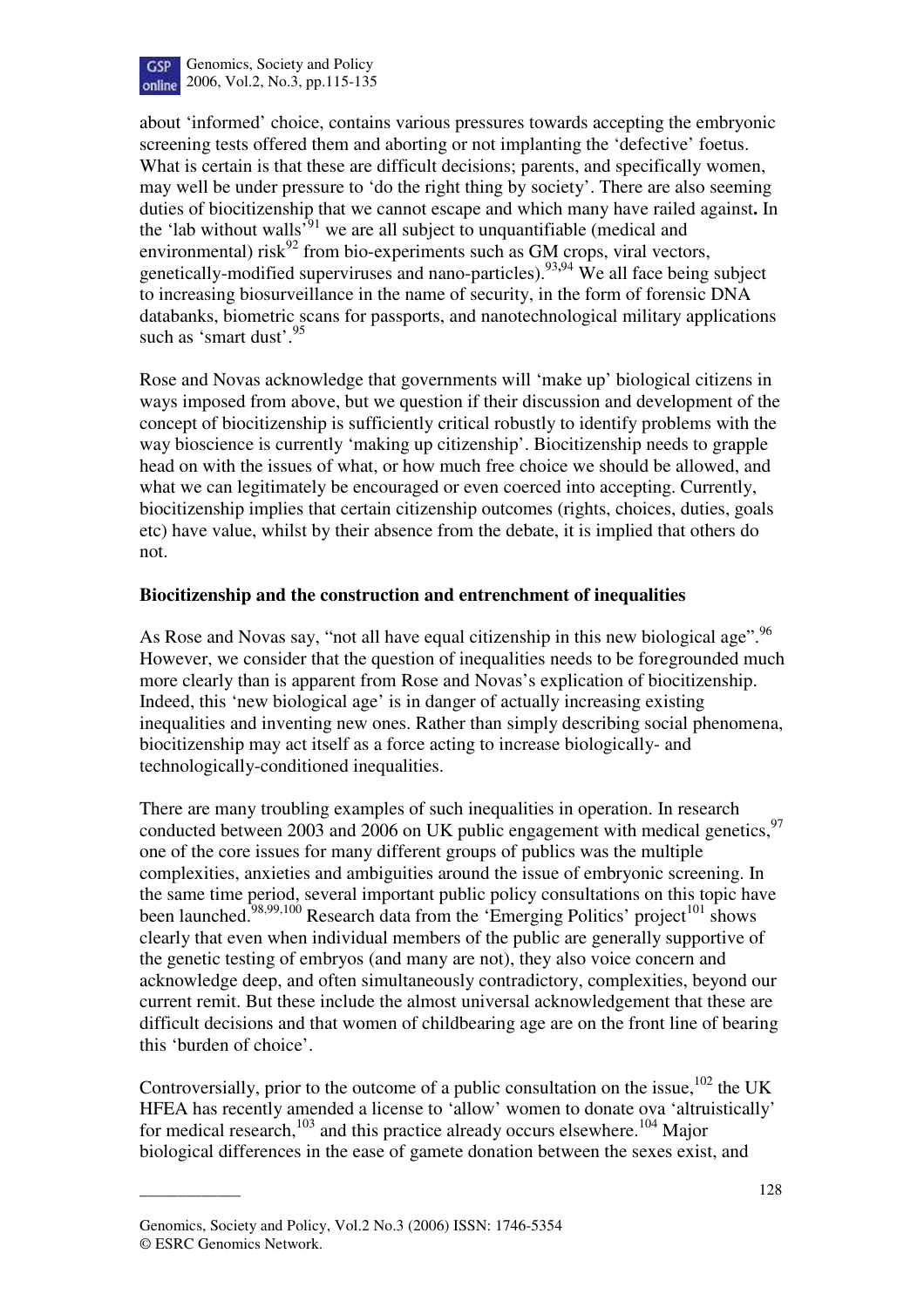

unless this is clearly recognised, there is a danger of unequal burdens being placed on certain (ie, female) biocitizens.<sup>105</sup> This is especially pertinent given that women are already placed at disproportionate medical risk by having been excluded from much medical research where women, as individuals or as a class, could benefit.<sup>106</sup>

These and other possible examples of inequalities demonstrate that questions of unfair burden and benefit are pressing. It is vital that any useful notion of biocitizenship allows for full expression of these debates. Insofar as Rose and Novas's account acts to valorise biotechnology, even if inadvertently so, such important citizenship discussions will be hindered rather than eased.

Inequalities may also be created or entrenched because a certain type of patient group has much 'discursive legitimacy' with their core frames of cures, hope and progress.<sup>107</sup> Their citizenship involves critique of current practice, but the fact that they mobilise over 'cures' acts to support the frames and agendas of the dominant paradigm generally supportive of biotechnology and of its industry. In contrast, critical or oppositional biosubjects and biosubjectivities who see themselves as under threat in some way from biotechnology have very little discursive legitimacy in the brave new 'future promise'<sup>108</sup> world of cures and enhancement for all.

Disability Rights (DR) groups and radical feminists critical of 'enhancement' and of the implications of (embryonic) genetic screening and testing are rarely heard voices in the biosciences/bioethics debates, even when 'big hitters' like Habermas are also concerned about 'market-led eugenics'.<sup>109</sup> Bioscience can be seen as another means through which power relations, and capitalism as a form of power relation, gets a market out of the Western rich and 'the worried well' at the expense of the poor and marginalised. If such critical voices are indeed 'biocitizens', it is in a very different way to how patient groups, who, for example, benefit from financial support from the pharmaceutical industry, are biocitizens.

'[A]nd I've seen the presentation saying "Here is your market in the coming fifty years." Well, you've got an aging population - baby boomers who are into staying young…and they don't want to get Alzheimer's…which makes sense financially…It's a very clever strategy but it doesn't do anything for the poor, it doesn't do anything for the disabled and makes them even more beyond the pale, which is the wrong approach - it's the medicalised approach rather than a society approach and [it] doesn't do anything for the most vulnerable in society. Apart from that it will perhaps make them feel even less part of society because they're even more defective.'

'Mike' in interview, 2004

'Mike' is here concerned that certain, market-defined groups will benefit disproportionately from biotechnological developments. There are many reasons to think that 'the poor' as a group suffer disproportionate burdens and receive scant benefit from developments in biotechnology.<sup>110</sup>

Many of these concerns about inequality and access are taken up by 'New Chartists'. Their concerns include the lack of public engagement in agenda setting, $111$ unquantifiable risk/uncertainty in the domains of health and the environment, and the

Genomics, Society and Policy, Vol.2 No.3 (2006) ISSN: 1746-5354 © ESRC Genomics Network.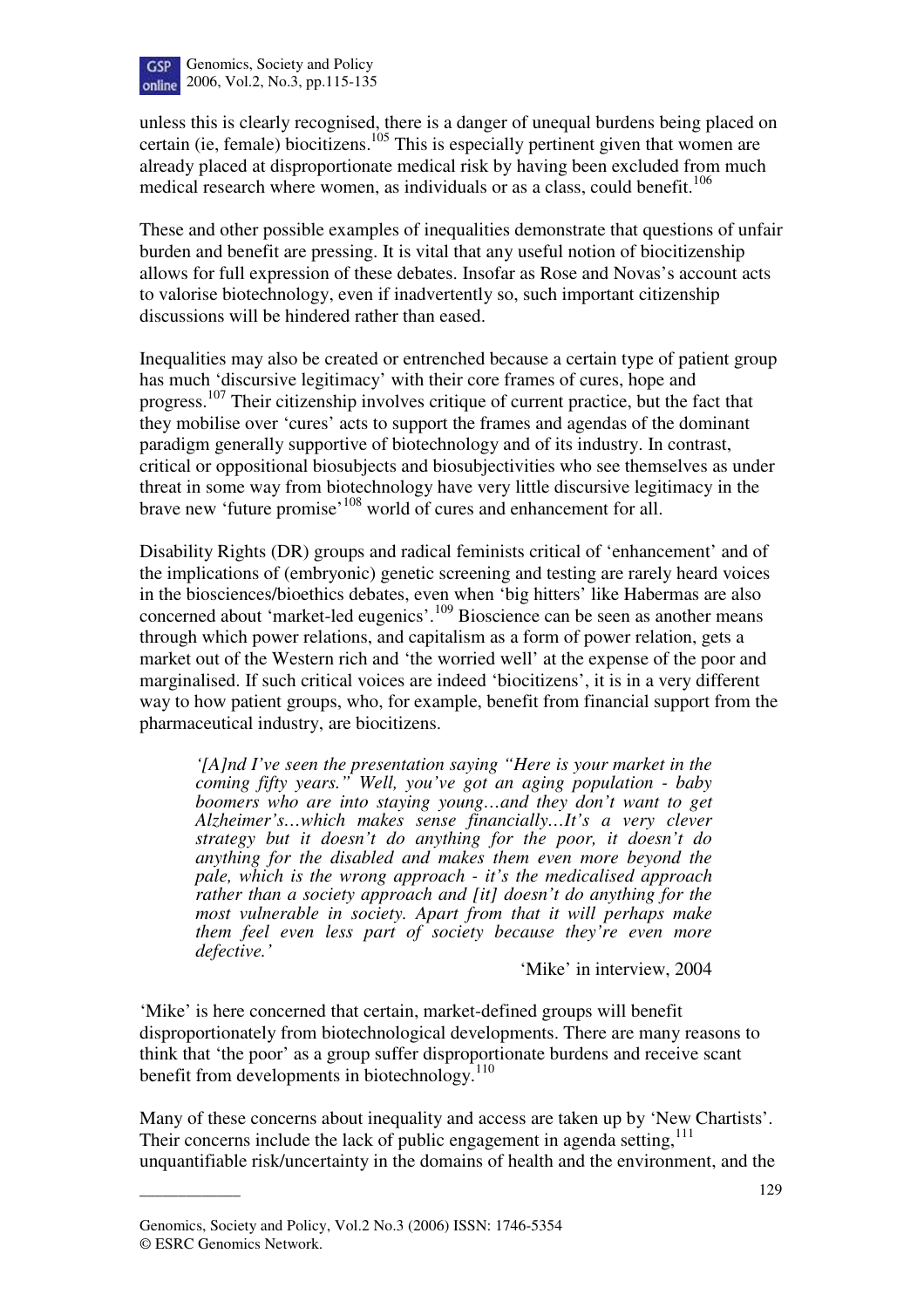

notion of 'enclosures',<sup>112</sup> exemplified in concerns over 'biopiracy' and 'biocolonialism'. Issues of ownership and commodification of 'life' and of 'the human', are taken up, together with concerns about (bio)surveillance and control. These 'New Chartists' are very unlikely to be given credence as legitimate players in terms of polity/policy and they are certainly not the type of biocitizens that Rose and Novas have in mind at all.<sup>113</sup> In fact, as we have argued throughout, the notion of biocitizenship seems set up to exclude the already marginalised views of such participants even further.

## **Conclusions**

Our argument has been in part empirical and in part methodological: we have shown ways in which the notion of biocitizenship articulated by Rose and Novas is explicated by reference to a limited range of examples, and based on an uncritically reductionist framework. This in turn carries the danger, albeit unintended, of an overly uncritical relationship with developments in biotechnology. Bioscience is certainly 'making up citizens' – this is an important emergent social reality - but Rose and Novas are constructing this far too optimistically. Our discussion of additional examples of citizenship, together with the use of notions, and implications, of citizenship from green politics, brings a fresh and, we hope, illuminating cast to the debate. We need now to ask if a notion of biocitizenship which overcomes these shortcomings could be articulated. Examining an idea of biocitizenship, if done critically, actually alerts us to the ways in which we are not all equal in relation to biology and to biotechnology, and to all reasons why we are subject to biotechnology rather than active citizens staking out a claim on it. Can a robust notion of biocitizenship be developed which allows room for debate and divergence, or does the 'bio' label inevitably act to tunnel our vision?

We should beware the bio-labelling of complex identities. Rather than there being a blanket biocitizenship, multiple publics are contesting power relations in multiple arenas. The many citizens identified here who are engaging, often passionately, in many different ways with these issues are certainly exercising what several key thinkers in this field have identified as important aspects of global citizenship.<sup>114</sup> They are exercising what Dryzek has termed 'discursive turns'.<sup>115</sup> Such 'discursive turns' need to be heard sensitively to enable conflicting claims and ambivalences full scope, and the debating stakes set as broadly and openly as possible. Otherwise, in terms of thinking about public engagement with bioscience, without urgent debate, 'biocitizenship' could become a co-opted term. Citizenship, as we said at the start, is now common currency, especially for thinking about concepts of 'global civil society'. However, as we have shown, civil society engagement with bioscience reflects widely different knowledge claims and different stakes on the construction of meaning as they exercise multiple expressions of 'epistemic citizenship'.

Whilst it must be recognised that we all inhabit multiple citizenships, the muddling of multiple identities behind the 'bio' prefix, which acts to obscure potential forms of citizenship engagement and to channel problems and their solutions in certain directions, means ultimately that any notion of biocitizenship is likely to foreground reductionist accounts. Thus, rather than simply describing a space within which a kind

Genomics, Society and Policy, Vol.2 No.3 (2006) ISSN: 1746-5354 © ESRC Genomics Network.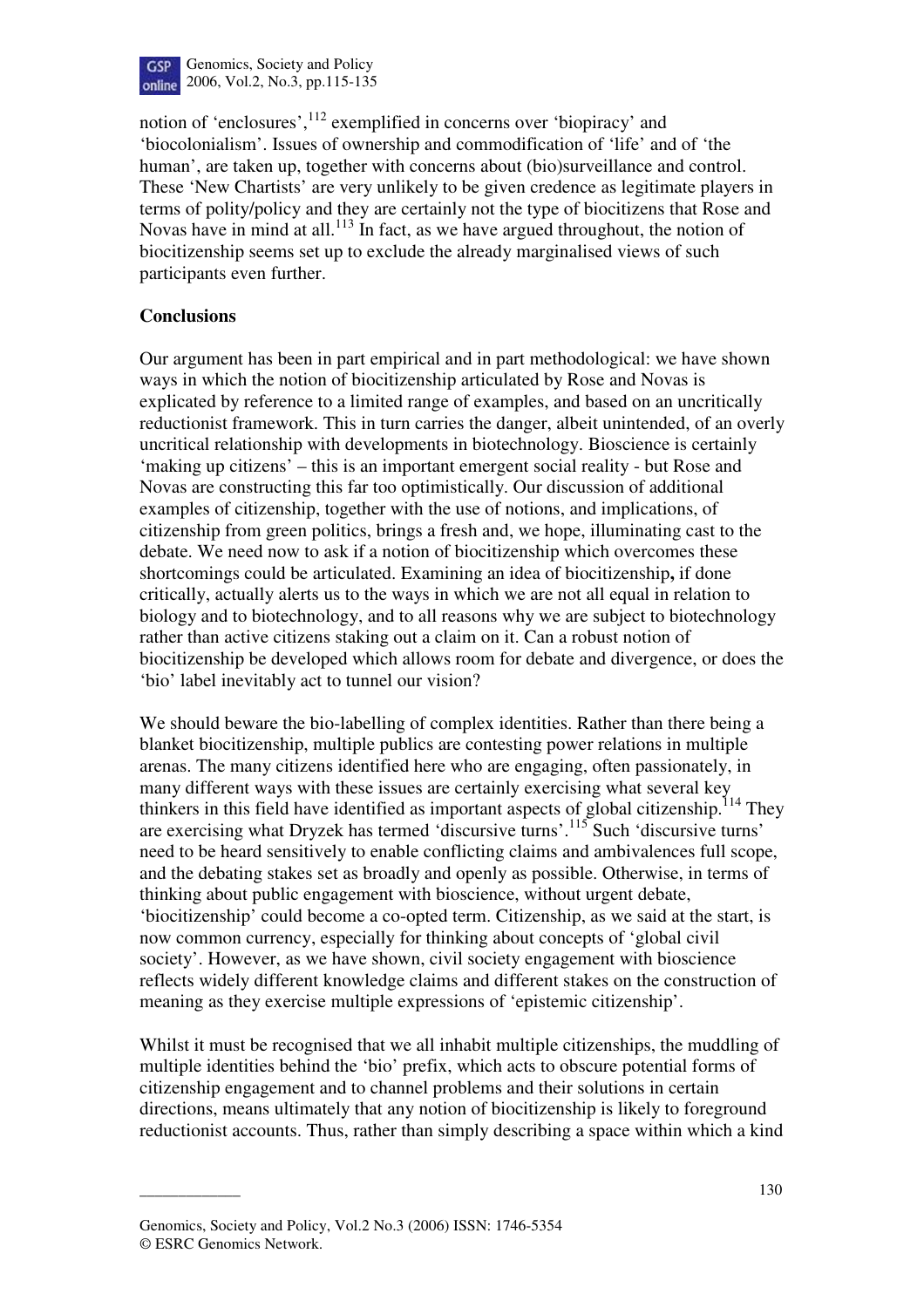

of citizenship can be articulated, it is liable to mould the kinds of thoughts and actions that can take place within that space.

It is time for us, as academics also engaged in constructing meanings, (see also John Law for an account of how research methods are always political)<sup>116</sup> to start taking our own 'epistemic citizenship' somewhat more seriously.

A. Plows. In press. Convergence; Nanobiotechnology and the politics of technology. In Nanotechnology; framing the field. F. Jotterand, ed.

<sup>11</sup> T. Hayward. 2005. Constitutional Environmental Rights. Oxford. Oxford University Press.

<sup>14</sup> T. Hayward. Ecological Citizenship: Justice, Rights and the Virtue of Resourcefulness.

<sup>16</sup> A key point in this paper is that such links are made by social actors as well as by academics. Indeed it is precisely this point that many academics citied in this section are making.

<sup>17</sup> See for example John McMurtry. 1999. The Cancer Stage of Capitalism, Pluto Press.

<sup>18</sup> Dobson, op. cit. note 14, p.450

 $21$  Rose and Novas. Op. cit. note 1, pp.441.

<sup>22</sup> See for example http://www.timesonline.co.uk/article/0,,8122-1634677,00.html and

http://www.ioh.uea.ac.uk/biopolitics/news.php for references to Ian Wilmut, one of the Roslin Institute's 'Dolly' cloning scientists, who is now advocating use, and 'donation' of human female eggs for therapeutic cloning purposes.

<sup>23</sup> John Harris. Scientific Research is a Moral Duty. Journal of Medical Ethics 2005; 31: 242-248.

 $25$  Rose and Novas, op. cit. note 1, pp. 440.

<sup>&</sup>lt;sup>1</sup> Nikolas Rose, C. Novas. 2004. Biological Citizenship. In Global Assemblages: Technology, Politics, and Ethics as Anthropological Problems. A. Ong and S. Collier, eds. Blackwell: 439-463.

<sup>&</sup>lt;sup>2</sup> http://www.cesagen.lancs.ac.uk/research/projects/newgentechs.htm

<sup>&</sup>lt;sup>3</sup> R. Evans and A. Plows. Discriminating Citizens: Making Judgements about Science. Social Studies of Science (in press); R. Evans, A. Plows and I. Welsh. 2007. Towards an Anatomy of Public Engagement with Medical Genetics: Strange Bedfellows and Usual Suspects. In New Genetics, New Identities. P. Glasner, H. Greenslade and P. Atkinson, eds. Routledge.

<sup>&</sup>lt;sup>4</sup> I. Welsh, A. Plows and R. Evans. In press. Another science for another world? Science and genomics at the European Social Forum 2004. In New Genetics and Society. P. Glasner and P. Atkinson, eds.

<sup>&</sup>lt;sup>5</sup> For example workshops on medical bioscience held during the 2004 European Social Forum. Welsh, Plows and Evans (in press), op. cit. note 4.

<sup>&</sup>lt;sup>6</sup> A. Irwin. 1995. Citizen Science; A Study of People, Expertise and Sustainable Development. Routledge.

<sup>&</sup>lt;sup>7</sup> A. Irwin and M. Michael. 2003. Science, Theory and Public Knowledge Maidenhead. Oxford University Press.

<sup>&</sup>lt;sup>8</sup> F. Fischer. 2000. Citizens, Experts and the Environment: The Politics of Local Knowledge. Durham, NC and London, UK: Duke University Press.

<sup>&</sup>lt;sup>9</sup> A. Dobson. 2003. Citizenship and the Environment. Oxford. Oxford University Press.

<sup>&</sup>lt;sup>10</sup> J. Barry. 1999. Rethinking Green Politics. London. Sage. See also Barry's discussion of radical environmental 'resistance citizenship' in J. Barry. 2005. Resistance is Fertile: from environmental to sustainability citizenship. In Environment and Citizenship. A. Dobson and D. Bell, eds. Cambridge. MA, MIT Press.

<sup>&</sup>lt;sup>12</sup> See also A. Dobson and D Bell (eds) 2005 Environmental Citizenship, Cambridge. MA, MIT Press. <sup>13</sup> Welsh, Plows and Evans 2007 op cit note 4.

Environmental Politics 2006; 15(3): 435-446; and the rejoinder: A. Dobson. Ecological Citizenship: a Defence. Environmental Politics 2006; 15(3): 447-451.

<sup>&</sup>lt;sup>15</sup> See also Ulrich Beck. 1995. Ecological Politics in an Age of Risk. Cambridge: Polity Press.

<sup>&</sup>lt;sup>19</sup> P. Brown and S. Zavestoski (eds). Social Movements in Health. Sociology of Health and Illness (special issue) 2004. 26(6).

Brown and Zavestoski. Op. cit. note 19, pp.686.

<sup>&</sup>lt;sup>24</sup> S. Jasanoff. 2005. Designs on Nature: Science and Democracy in Europe and the United States. Princeton University Press.

S. Jasanoff. 2005. Science and Environmental Citizenship. In Handbook of Global Environmental Politics. P. Dauvergne, ed. Edward Elgar Publishing,: 365-382.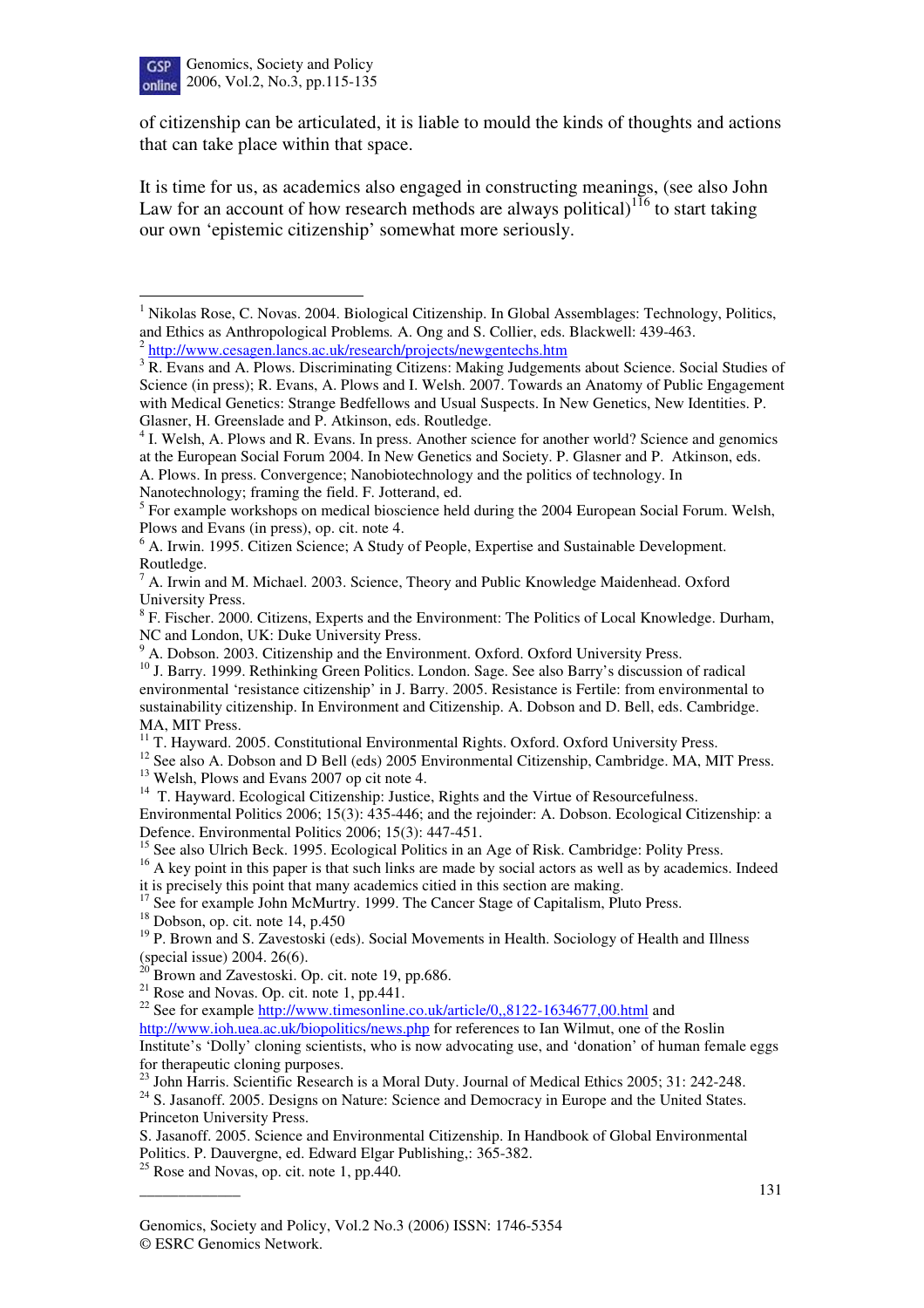

- <sup>26</sup> Rose and Novas. Op. cit. note 1, pp.440.
- $27$  Rose and Novas. Op. cit. note 1, pp. 441.
- $28$  Rose and Novas. Op. cit. note 1, pp. 442.
- $29$  Rose and Novas. Op. cit. note 1, pp. 440.
- $30$  Rose and Novas. Op. cit. note 1, pp. 440.

 $31$  Brown and Zavestoski highlight the problems of categorising in relation to typologies of complex 'health social movements', identifying blurred boundaries between 'ideal types'. Their construction of messy and multiple loose networks draws heavily from 'standard' social movement theory and thus is a more sensitive analysis of civil society participation. A note of warning in relation to this entire arena is that researchers should not rush to define any civil society engagement as a social movement *per se*; a mobilising group does not a social movement make. Further, one would have to examine very thoroughly, given the many differences in patient identity frames and claims identified in this paper, the notion that there is any such thing as a UK 'patient social movement' simply because there is a plethora of mobilising patient groups.

 $32$  N. Brown and M. Michael. A Sociology of Expectations: Retrospecting Prospects and Prospecting Retro-spects, Technology Analysis and Strategic Development 2003; 15(1): 3-18.

 $33$  Rose and Novas. Op. cit. note 1, pp. 442.

<sup>34</sup> Brown and Zavestoski. Op. cit. note 19, pp.685-6.

<sup>35</sup> http://www.prozac.com

<sup>36</sup> http://www2.netdoor.com/~bill/prosurv/prosurv.html

<sup>37</sup> Likewise, GlaxoSmithKline (http://www.gsk.com) does not link to Paxil Protest (http://www.paxilprotest.com/) or the Seroxat Users Group

(http://www.seroxatusergroup.org.uk/news.htm), both of which are patient groups mobilising to support those adversely affected by GSK's own version of Prozac, paroxetine.

<sup>38</sup> M. Day. International consumer group slates drug marketing practices. British Medical Journal 2006; 33: 14.

<sup>39</sup> Consumers International. Branding the Cure: A Consumer Perspective on Corporate Social Responsibility, Drug Promotion and the Pharmaceutical Industry in Europe (www.consumersinternational.org).

<sup>40</sup> P. Gardner. Distorted Packaging: Marketing Depression as Illness, Drugs as Cure. Journal of Medical Humanities 2003; 24: 105–130.

<sup>41</sup> Marcia Angell. 2005. The Truth About Drug Companies: How they deceive us and what to do about it. Random House. New York.

 $42$  Indeed, adding layers of complexity to the formation of such identities, economic decisions by companies like Eli Lilly in relation to drugs like Prozac have been partly fuelled by economic pressure resulting from legal action. Many of these cases have been filed by those who question the wisdom of treating mental distress simply as a biological category.

 $^{3}$  Rose and Novas, op. cit. note 1, pp.448 and 456.

<sup>44</sup> http://glivec.jinbo.net/english.html.

<sup>45</sup> Anon. WTO upholds cheaper drugs waiver. BBC News, 7 December 2005 http://news.bbc.co.uk/1/hi/business/4504922.stm.

<sup>46</sup> People's Health Movement:

http://www.phmovement.org/en/about?PHPSESSID=7ff902c8805e6157a91d662a9fa58a7a

 $\frac{1}{2}$  Dobson, 2003. op. cit. note 9.

48 WHO. 2005. Genetics, genomics and the patenting of DNA: Review of potential implications for health in developing countries. Available at http://www.who.int/genomics/publications/en/index.html.

<sup>49</sup> P. Ferguson. 1996. Drug Injuries and the Pursuit of Compensation. Sweet and Maxwell. London. <sup>50</sup> C. Dyer. English claims against Vioxx manufacturer on brink of collapse. British Medical Journal 2005; 331: 1292.

<sup>51</sup> I. Welsh, R. Evans and A. Plows. In press. Towards an Anatomy of Public Engagement with Medical Genetics: Strange Bedfellows and Usual Suspects. In New Genetics, New Identities. P. Glasner and P. Atkinson, eds. Routledge. London.

 $52$  A. Plows. 2004. Biological Citizenship and public engagement: direct action groups and the policy process. In Genetics and Society Conference on Biocitizenship. Wales Gene Park, Cardiff University, 13 October, 2004. Available at http://www.cesagen.lancs.ac.uk/resources/presentations.htm.

 $53$  A. Plows. Mapping the emergent complexity of social movement society engagement with human  $53$ genetic technologies: implications for social movement theory. Meetings of Research Committee 47 of the International Sociological Association (ISA) in conjunction with Centre d'Analyse et

Genomics, Society and Policy, Vol.2 No.3 (2006) ISSN: 1746-5354 © ESRC Genomics Network.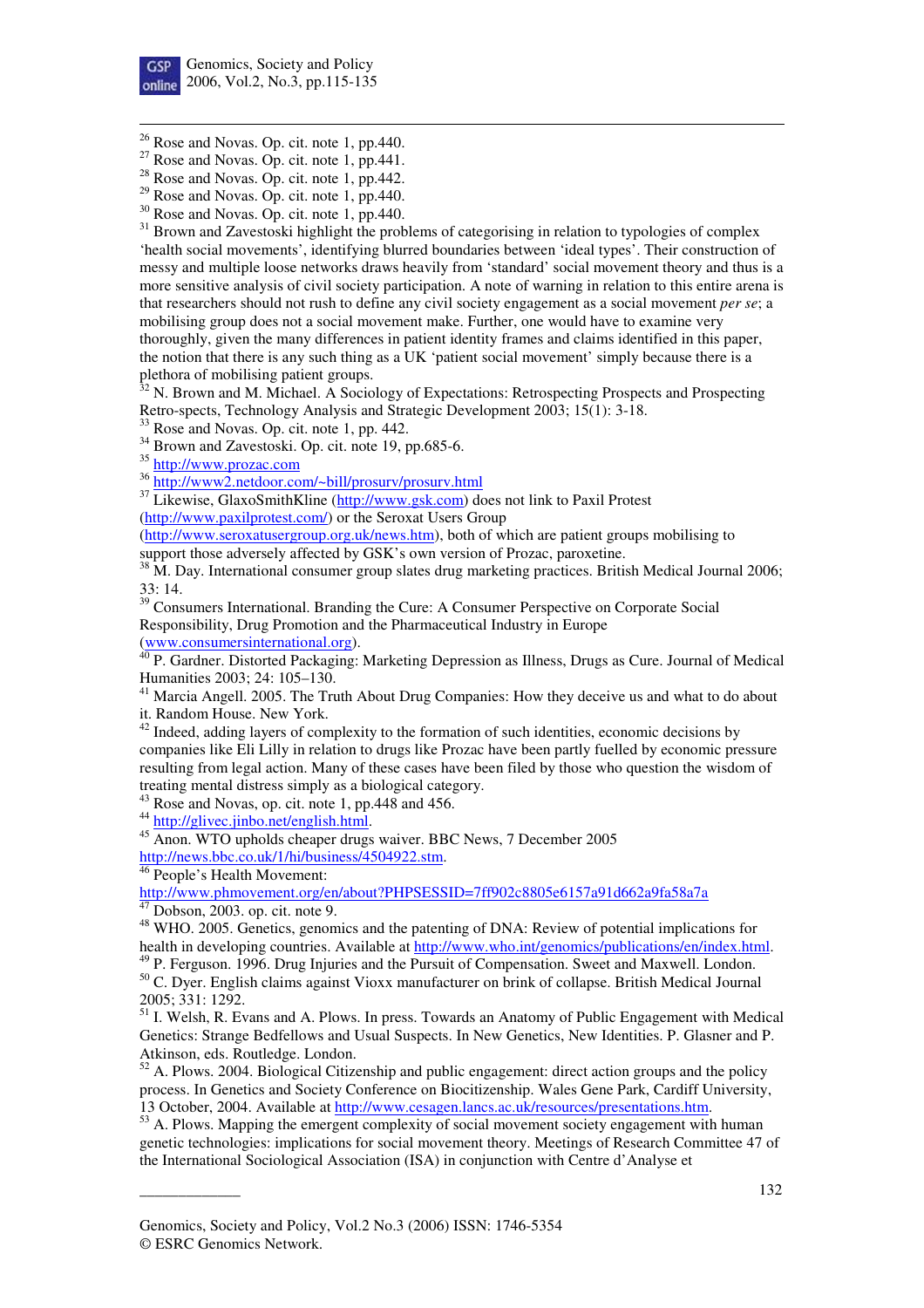

d'Intervention Sociologique (CADIS) at EHESS: Paris, 11-12 June, 2004; A. Plows. In press.

Convergence: Nanobiotechnology and the politics of technology. In Nanotechnology: framing the field. F. Jotterand, ed. Springer.

<sup>54</sup> A. Melucci. 1996. Challenging Codes: Collective Action in the Information Age. Cambridge University Press. Cambridge.

<sup>55</sup> K. McDonald. From Solidarity to Fluidarity: social movements beyond 'collective identity' - the case of globalization conflicts. Social Movement Studies 2002; 1( 2): 109 – 128.  $56$  Plows, op. cit. 53.

<sup>57</sup> Mary Wollstonecraft. 1792. A Vindication of the Rights of Woman. Penguin. Harmondsworth (1982) <sup>58</sup> John Stuart Mill. 1869. The Subjection of Women. Virago. London (1983)

<sup>59</sup> Alison Jaggar. 1983. Feminist Politics and Human Nature. Harvester. Brighton.

 $60$  The ETC group (formerly RAFI), who coined the term 'biopiracy' have a highly developed critique of the lesser- known negative impacts that market forces combined with biotechnology are having on society http://www.etcgroup.org/en/issues/biopiracy.html.

<sup>61</sup> Eg, considerations suggested by the UK government about responsibilities to care for oneself in certain ways in order fully to access the health care system; Prime Minister's Strategy Unit. 2004. Personal Responsibility and Changing Behaviour: the state of knowledge and its implications for public policy. Cabinet Office. London.

 $\overline{62}$  Specific and formalised accounts of responsibility are found in the Australian Federal Government's development since 2004 of Shared Responsibility Agreements (SRAs) with various Indigenous communities. Australian Government. Office of Indigenous Policy Coordination. Shared Responsibility Agreements and Regional Partnership Agreements. Available at

http://www.indigenous.gov.au/sra/kit/what\_are.pdf.

See eg, the School Food Trust website:

http://www.schoolfoodtrust.org.uk/?gclid=CIiOl8yS9YUCFUV9EAodCRtPNO.

This is seen explicitly, for example, in the heated debate about the equity of SRAs with Indigenous Australians. K. Collard, H.A. D'Antoine, D.G. Eggington, B.R. Henry, C.A. Martin, G.H. Mooney. Mutual obligation in Indigenous health: can shared responsibility agreements be truly mutual? Medical Journal of Australia 2005; 182(10): 502–504.

<sup>65</sup> Rapp, R. 1999. Testing Women, Testing the Fetus: The Social Impact of Amniocentesis in America. New York. Routledge.

 $66$  Rose and Novas, op. cit. note 1, p.441.

 $67$  Taken from activist press release, 1 October 2004.

https://www4.indymedia.org.uk/en/2004/10/298454.html?c=on

<sup>68</sup> Julian Savulescu. Procreative Beneficence: Why We Should Select the Best Children. Bioethics; 200(15): 413-426.

<sup>69</sup> Harris, op. cit. note 23.

 $\frac{70}{10}$  See for example M. Henderson. Cloning team calls for IVF egg donations. The Times (London), 31 May 2005 http://www.timesonline.co.uk/article/0,,8122-1634677,00.html. The HFEA favours altruistic egg donation for cloning research.

http://www.thecornerhouse.org.uk/summary.shtml?x=523542

<sup>72</sup> Sarah Sexton. 2005. Transforming 'Waste' into 'Resource': From Women's Eggs to Economics for Women. Available at http://www.thecornerhouse.org.uk/summary.shtml?x=523542.  $^{73}$  http://www.guardian.co.uk/letters/story/0,.1770438.00.html.

<sup>74</sup> D. Dickenson. Commodification of Human Tissue: Implications for Feminist and Development Ethics. Developing World Bioethics 2002; 2(1): 55-63.

<sup>75</sup> Dobson, op. cit. note 9; Barry, op. cit. note 10.

<sup>76</sup> So we see how people offer themselves up for pharmaco trials; the ultimate 'biosubjects'. In London, March 2006, the now infamous TGN1412 pharmaco trial took place. See Goodyear, M. Learning from the TGN1412 trial. British Medical Journal 2006; 332: 677-678. Also see Jesse Gelsinger who died from 'routine' and non-essential gene therapy trial in US. The concept of properly 'informed consent' is becoming highly problematic.

 $77$  B. Salter and M. Jones. Regulating human genetics: the changing politics of biotechnology governance in the European Union. Health Risk and Society 2002; 4(3): 325 - 340. http://cordis.europa.eu/fp7/spe\_programmes.htm

<sup>79</sup> http://cordis.europa.eu/fp7/budget.htm

80 See for example Mapping the Bioeconomy: The Knowledge-Based Economy and the Biosciences. Conference held at Lancaster University, 27-28 April 2006.

Genomics, Society and Policy, Vol.2 No.3 (2006) ISSN: 1746-5354 © ESRC Genomics Network.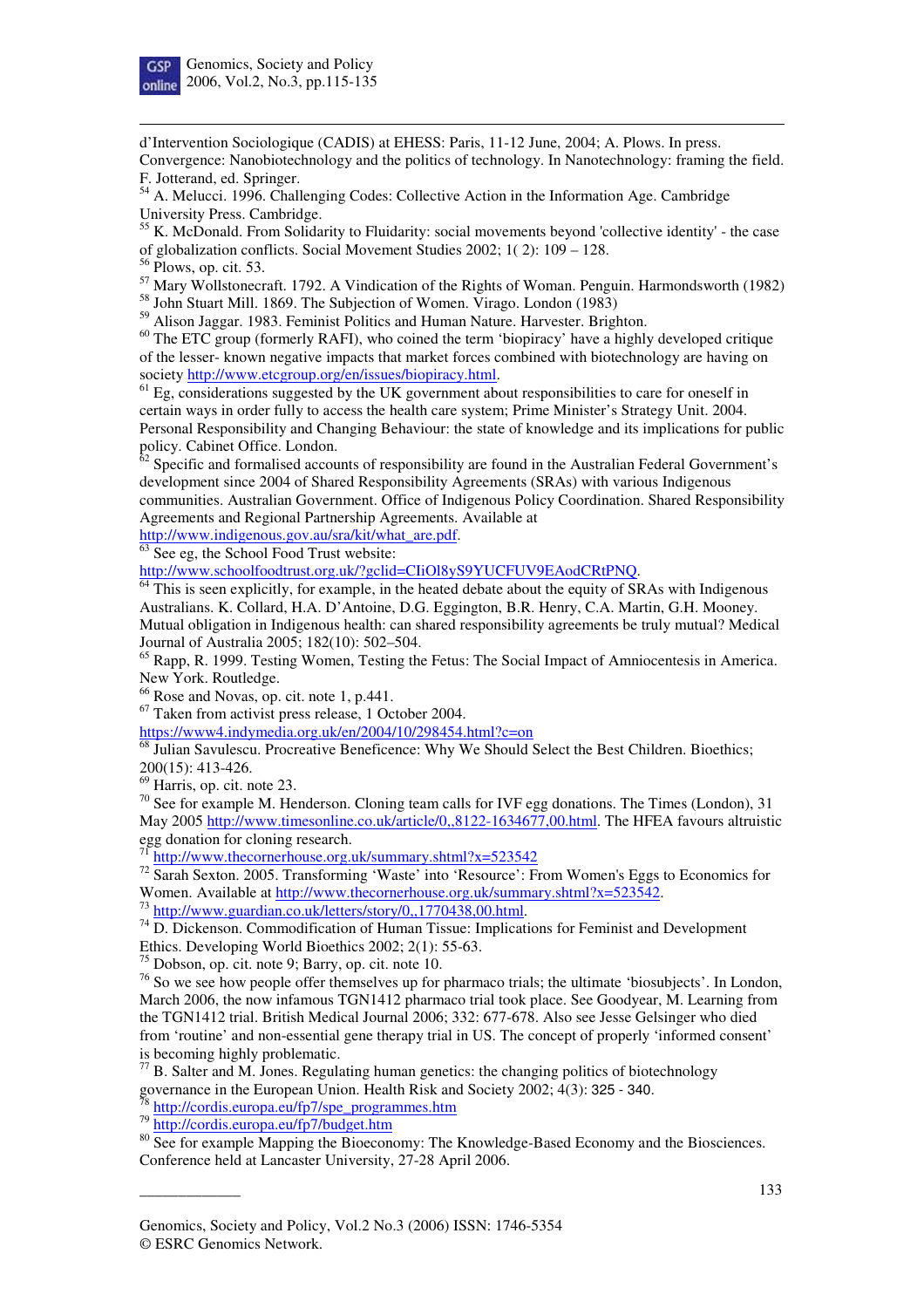

<sup>81</sup> http://www.essfnetwork.org/documents/ESSF\_brochure.doc

<sup>82</sup> S. Bhattacharya and A. Coghlan. Catastrophic immune response may have caused drug trial horror. New Scientist, 17 March 2006. Available at http://www.newscientist.com/article.ns?id=dn8863

<sup>83</sup> J. Habermas. 2003. The Future of Human Nature. Oxford. Polity Press.

<sup>84</sup> G. Wolbring. 2006. The unenhanced underclass. In P. Miller, and J. Wilsdon, eds. Better Humans? The politics of human enhancement and life extension. Demos: 122-128. Available at http://www.demos.co.uk/catalogue/betterhumanscollection/.

Miller and Wilsdon, op. cit. note 83.

 $86$  Brown and Michael, op. cit. note 32, pp.3-18.

<sup>87</sup> W. Knight. Stem cells turn into breast implants. New Scientist, 18 Feb 2005. Available at http://www.newscientist.com/article.ns?id=dn7028. Some reports focused on medical breast reconstruction after eg, cancer surgery. The majority of press reports emphasised the potential for cosmetic breast 'enhancement' applications.

88 See also http://www.etcgroup.org/documents/nanoproducts\_EPA.pdf.

89 S. Wood, R. Jones and A. Geldart. 2004. The social and economic challenges of nanotechnology ESRC report available online at

http://www.esrc.ac.uk/esrccontent/DownloadDocs/Nanotechnology.pdf.

 $90\text{ S}$ . Sexton. 1999. If Cloning is the Answer, What was the Question? Power and Decision-Making in the Geneticisation of Health. Available at http://www.thecornerhouse.org.uk/summary.shtml?x=51972.

<sup>91</sup> B. Szerszynski. 2005. Beating The Unbound: Political Theatre in the Laboratory Without Walls. In Performing Nature: Explorations in Ecology and the Arts. Nigel Stewart, Gabriella Giannachi, eds. Frankfurt and New York. Peter Lang.

 $92$  Risks (of certain types), of course, are in many cases being acknowledged from the top down. See, for example, the Royal Society report on nanotechnology: Royal Society. 2004. Nanoscience and nanotechnologies: opportunities and uncertainties. London. Available online at

http://www.nanotec.org.uk/finalReport.htm. However, risk management, mitigation or risk identification is not the same as risk removal or a moratorium.

 $93$  S. Mayer. 2002. From genetic modification to nanotechnology: the dangers of 'sound science. In Science: can we trust the experts? T Gilland, ed.: 1-15. London. Hodder & Stoughton.

<sup>94</sup> Mae-Wan Ho. 2003. Living With the Fluid Genome. Institute of Science and Society.

<sup>95</sup> ETC. 2003. The Big Down: Atomtech - Technologies Converging at the Nano-scale. Available at http://www.etcgroup.org/documents/TheBigDown.pdf.

Rose and Novas, op. cit. note 1, pp.440.

97 http://www.lancs<u>.ac.uk/fss/cesagen/politics/</u>

98 Human Genetics Commission. 2004. Choosing the Future: Genetics and Reproductive decisionmaking. See also http://www.hgc.gov.uk/Client/news\_item.asp?Newsid=40.

<sup>99</sup> Department of Health. 2006. Responses to the consultation on the Review of the Human Fertilisation and Embryology Act. Available online at

http://www.dh.gov.uk/Consultations/ResponsesToConsultations/ResponsesToConsultationsDocumentS ummary/fs/en?CONTENT\_ID=4132358&chk=CnrKSR.

 $100$  The 2005 DOH consultation was in fact a public review of the HFEA act in relation to use of embryos generally and of embryonic screening in particular. See

http://www.dh.gov.uk/Consultations/ResponsesToConsultations/ResponsesToConsultationsDocumentS ummary/fs/en?CONTENT\_ID=4132358&chk=CnrKSR.

<sup>101</sup> Evans et al, op. cit. note 3; homepage of the project available at http://www.lancs.ac.uk/fss/cesagen/politics/.

<sup>102</sup> HFEA. 2006. Donating eggs for research: safeguarding donors. Available at http://www.hfea.gov.uk/cps/rde/xchg/SID-3F57D79B-A850329D/hfea/hs.xsl/1417.html

<sup>103</sup> J. Dreaper and R. Buchanan. Anger over egg donation licence. BBC News 21 December 2006. Available at http://news.bbc.co.uk/1/hi/health/6197679.stm.

<sup>104</sup> Sexton, op. cit. note 71.

<sup>105</sup> J. Norsigian. Egg Donation for IVF and Stem Cell Research: Time to Weigh the Risks to Women's Health. Different Takes, Spring 2005; 33. Available at

http://popdev.hampshire.edu/projects/dt/dt33.php. See also H. Pearson. Health effects of egg donation may take decades to emerge. Nature (published online), 9 August 2006. Available at http://www.nature.com/news/2006/060807/full/442607a.html.

<sup>106</sup> See eg, M.B. Blake, M. Ince, C.J. Dean. Inclusion of Women in Cardiac Research: Current Trends and Need for Reassessment. Gender Medicine 2005; 2: 71-75.

Genomics, Society and Policy, Vol.2 No.3 (2006) ISSN: 1746-5354 © ESRC Genomics Network.